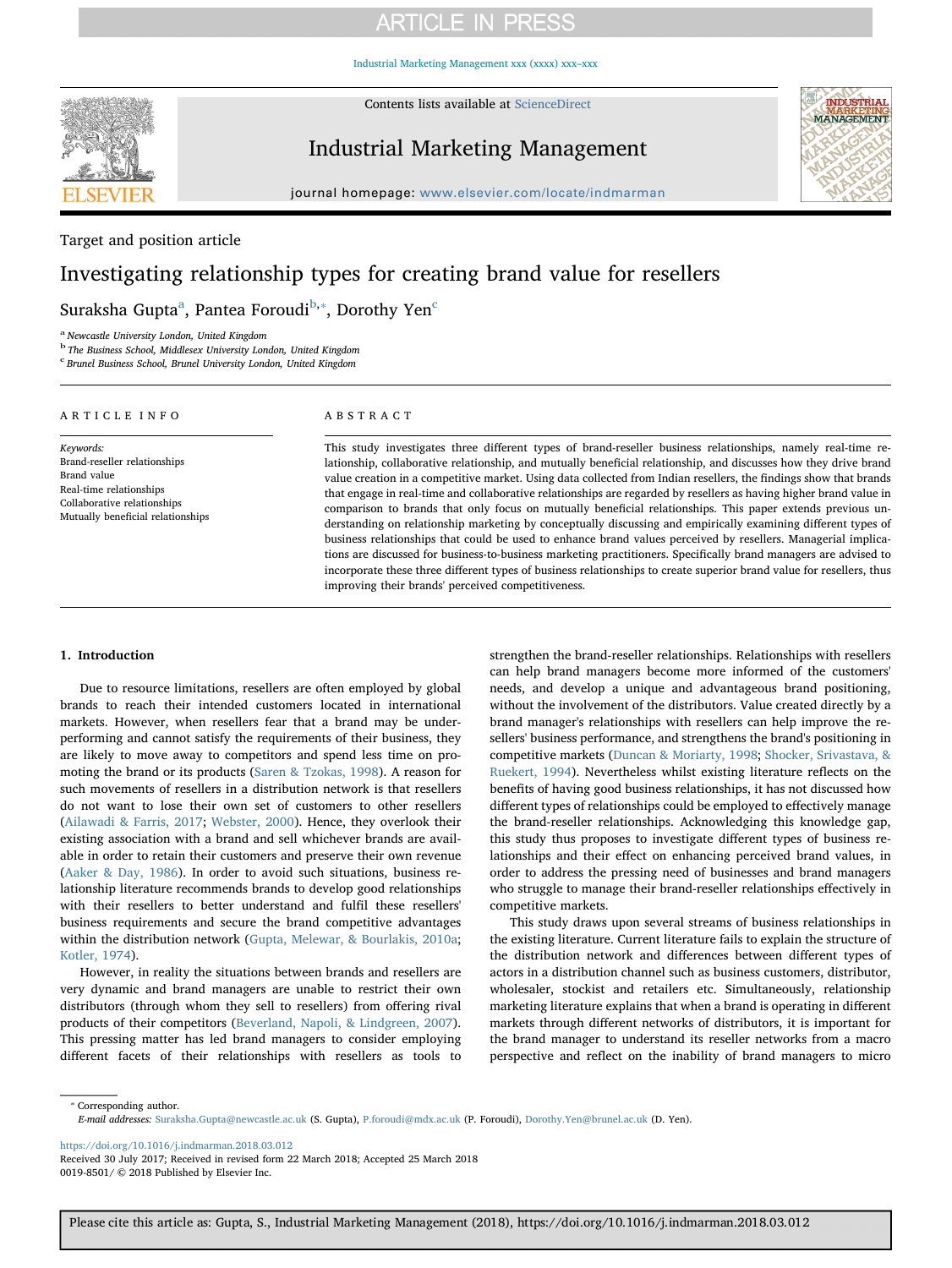manage the reseller markets ([Gupta, Malhotra, Czinkota, & Foroudi,](#page-9-6) [2016\)](#page-9-6). The need to drive engagement of resellers in competitive networks necessitates the generation of brand value that resellers will appreciate [\(Cravens, Piercy, & Shipp, 1996;](#page-9-7) [Slater & Narver, 1995](#page-10-3)). The operations management literature indicates that the integration of smooth and efficient organisational processes can increase the value perceived by business customers who are resellers in a distribution network ([Gunasekaran & Ngai, 2005](#page-9-8)). The b2b brand management literature emphasises that for better customer management, brands should supply products with attractive sales promotions, as they provide brands with the opportunities to build progressive brand-reseller relationships that are mutually beneficial and collaborative in nature ([Ryals & Knox, 2001](#page-10-4); [Srivastava, Shervani, & Fahey, 1998;](#page-10-5) [Woodru](#page-10-6)ff, [1997\)](#page-10-6). In short, relationships with resellers enable brand managers to acquire knowledge needed to offer additional value relevant to them and customised for them ([Rust, Ambler, Carpenter, Kumar, &](#page-9-9) [Srivastava, 2004](#page-9-9)). However, more work is required to better discuss which types of relationships could be employed to achieve superior brand-reseller relationships.

To shed new light on this area, this study aims to investigate the types of brand-reseller relationships that can help brand managers create brand value for resellers and as a consequence prevent resellers from switching to competitors. Several streams of literature, such as b2b relationship marketing, brand management and operations management were referred to in the process of developing a brand-reseller relationship and value-creation framework. The following sections explain how conceptualised arguments are tested empirically as hypothesised relationships. The quantitative results are then discussed together with the theoretical, managerial implications and limitations of the study, based upon which, future research directions are provided.

#### 2. Literature review & hypothesis development

The branding literature explains that creation of brand value for resellers in a competitive market depends upon the ability of a brand to recognise, understand and efficiently fulfil rational requirements of resellers ([Gupta et al., 2016;](#page-9-6) [Ritter & Walter, 2003\)](#page-9-10). Brand managers seek information about the target market and the actions of competitors to develop counter-marketing plans ([Achrol & Kotler, 1999](#page-9-11); [Keller &](#page-9-12) [Lehmann, 2009](#page-9-12); [Slater & Narver, 1995](#page-10-3); [Woodru](#page-10-6)ff, 1997). Research on reseller networks reveals that brands should develop capabilities to compete, based on their knowledge about the actors operating in the market and transaction based associations of competitors [\(Gupta,](#page-9-13) [Grant, & Melewar, 2008](#page-9-13); [Mitussis, O'Malley, & Patterson, 2006](#page-9-14); [Palmatier, Scheer, Houston, Evans, & Gopalakrishna, 2007](#page-9-15)). Furthermore, brands operating in a competitive market should have access to the knowledge required to achieve their business objectives. The theory of relationship marketing explains that building relationships can work as a marketing tool that emphasises the management of intangible assets such as customer satisfaction, for customer retention, for building commitment of customers towards the brand and making them loyal to the brand in a competitive market [\(Morgan & Hunt, 1994](#page-9-16)). Relationship marketing can be one such tool that aids brand managers to get access to information they need [\(Brynjolfsson & Hitt, 2000](#page-9-17)).

Existing relationship marketing theory explains the need for building effective business relationships; however it suffers from several limitations. Firstly, extant works tend to focus very much on brands' relationships directly with end-users, rather than on the relationships between brands and resellers [\(Armstrong, 2006\)](#page-9-18). In the case of brands that sell their products through a reseller network, their relationships with resellers are generally recognised through distributors, hence are not really considered as direct or real-time relationships ([Nysveen,](#page-9-19) [Pedersen, Thorbjørnsen, & Berthon, 2005](#page-9-19)). As a result, brand-reseller relationships have received scant research attention in the past. Secondly, extant b2b relationship literature tends to focus on discussing constructs such as trust, commitment, cooperation and coordination

that could be used to reflect and measure relationship quality between buyers and sellers, thus promoting better relationship performance between buyers and sellers who interact directly with each other ([Morgan & Hunt, 1994](#page-9-16); [Yen & Barnes, 2011\)](#page-10-7).

However, this is not the case in brand-reseller relationships, as brands sell directly to distributors, not to resellers. Whilst the relationships cannot be maintained or developed spontaneously through each sales interaction, brands need to find other ways to create value for their resellers through ways of relationships. To address this knowledge gap, this study thus proposes to develop a brand-reseller relationship value-creation framework that could be employed by business brand managers to enhance their perceived brand values to the reseller, with specific focus on real-time relationship, collaborative relationship and mutually beneficial relationship.

Real-time information addresses information inefficiencies. When real-time information is made available to both brands and resellers through either face-to-face communication or information technology, it enriches their understanding of each other's needs, strengthens their relationship and impacts their business performance ([Yang, Burns, &](#page-10-8) [Backhouse, 2004](#page-10-8)). The real-time relationship between brands and resellers conceptualised in this study is based on the ability of a brand to initiate efficient, timely information sharing and exchanges ([Mohr &](#page-9-20) [Spekman, 1994\)](#page-9-20), without the intervention of other channel members, such as distributors. Real-time relationships allow brands to acquire customer and market information directly from the resellers. Synthesis of real-time market and customer information acquired during customer-facing relationship marketing initiatives and other customer-related organisational functions can help brand managers understand the future requirements of their customers [\(Srivastava et al., 1998\)](#page-10-5) and identify patterns in purchasing behaviour of resellers ([Day, 1994](#page-9-21)). Thus, real-time relationships directly with resellers - not through distributors - act as a source of market penetration for the brand ([Ambler](#page-9-22) [et al., 2002](#page-9-22); [Christopher, 1996](#page-9-23)).

Collaborative relationship refers to a relationship that facilitates collaborative efforts such as actors, resources and activities from both brands and resellers in planning and promoting brand-related sales. For example, to ensure smooth movement of stocks, to provide support for achieving sales targets, to plan and review sales promotion activities, etc. ([Glynn, 2004](#page-9-24); [Parniangtong, 2017](#page-9-25)). Through collaborative relationship, brand managers would be able to better understand the requirements of the resellers, and this helps the brand managers develop more effective marketing mix initiatives to promote sales for resellers, thereby benefiting both brands and resellers (Cox, [1999](#page-9-26); [Dewhirst & Davis, 2005;](#page-9-27) [Gummesson, 1994\)](#page-9-28). Collaborative brand-reseller relationships increase brand managers' knowledge about the various actors operating in the competitive market and also improve resellers' understanding about the benefits they can accrue by working with the brand ([Rust et al., 2004](#page-9-9)). Brand managers are therefore advised to establish collaborative relationships to communicate about their products, product promotion plans, sales support available, sales incentives and after sales support to resellers [\(Payne, Storbacka, &](#page-9-29) [Frow, 2008](#page-9-29)).

Mutually beneficial relationship refers to relationships wherein both parties are working closely with each other, seeking individual benefits in a win-win collaboration, thus creating mutual benefits for both parties. According to [Mohr and Spekman \(1994\)](#page-9-20) a successful business partnership should be strategical and purposive, wherein compatible goals are shared, mutual benefits are actively sought and mutual interdependence is acknowledged. Establishing a mutually beneficial relationship is critical to successful long-term collaborations between brands and resellers. Mutually beneficial relationship is more demanding than real-time relationship or collaborative relationship, as it requires a greater level of commitment from both brands and resellers, wherein individual gains cannot be sought, if they may damage the other party's profits. By committing to a mutually beneficial relationship (in a similar way to a marriage), both brands and resellers agree to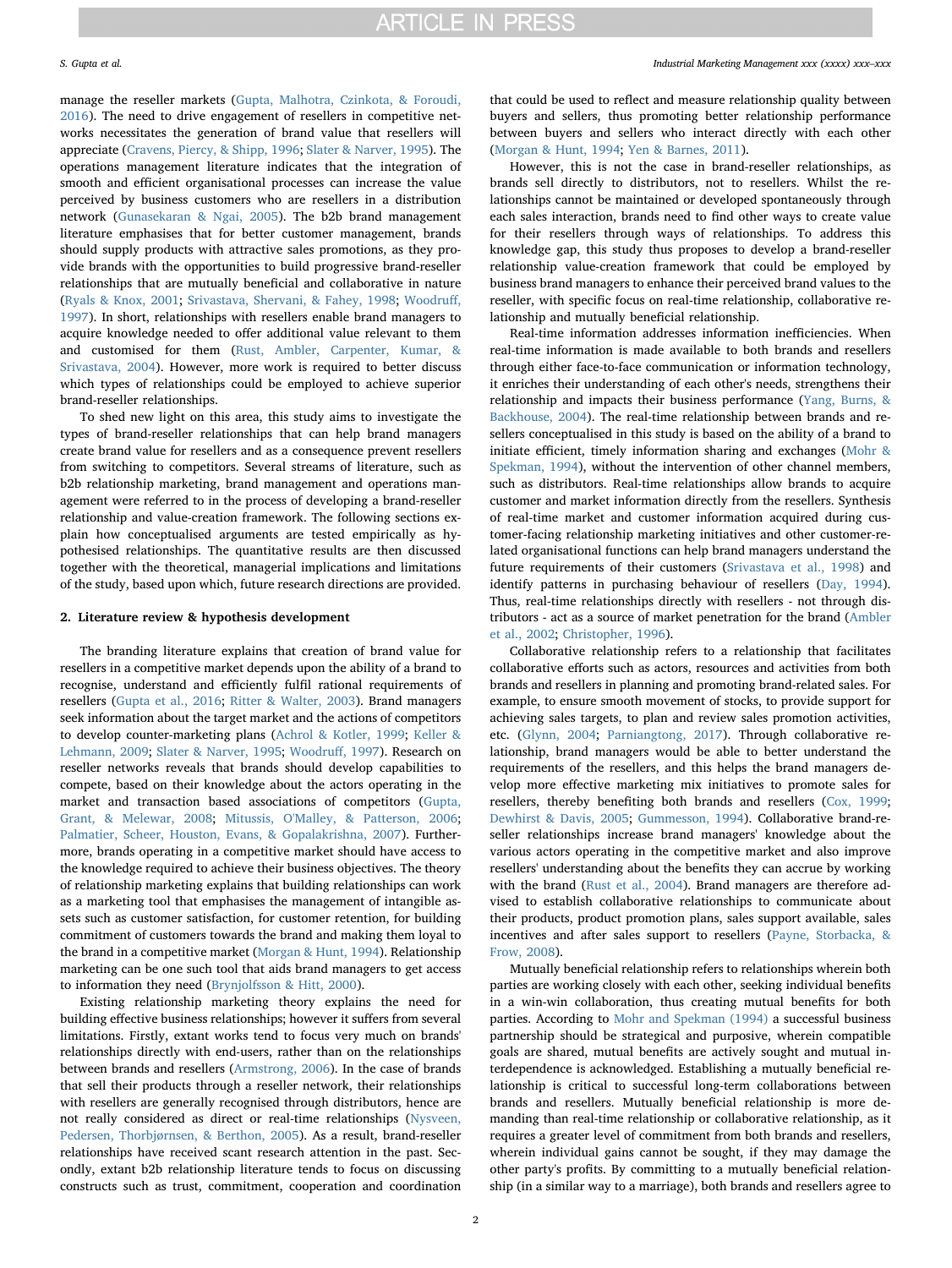work together in a mutually beneficial manner, sacrificing alternative short-term opportunities for the long-term benefits to be shared by both parties [\(Weitz & Bradford, 1999\)](#page-10-9).

This paper synthesises theories from branding and relationship marketing literature to address how the deployment of relationship marketing by brand managers leads to creating superior brand value for their resellers [\(Keller & Lehmann, 2006](#page-9-30)). Current literature supports our arguments that resellers become inclined to get engaged with a brand when they see value that facilitates success for their business. Using the theory of relationship marketing [\(Morgan & Hunt, 1994\)](#page-9-16), we argue that relationships between brands and resellers strengthen the possibility of the brand value being recognised as a consequence. Specifically, we suggest that this could be achieved through firstly, a realtime relationship between brand manager and resellers, secondly a mutually beneficial relationship for both brand and reseller and thirdly a collaborative relationship in nature, to facilitate achievement of results desired by both the brand and the reseller.

#### 2.1. Real-time relationship for collaborative relationship

[Chen and Popovich \(2003\)](#page-9-31) reviewed development and management of real-time relationships with customers using an integrated approach. Real-time relationship refers to the direct communications which occur between brand manager and resellers, without having to go through distributors in the sales network. Real-time relationships allow a brand manager and resellers to interact and work together for mutual benefits by facilitating exchange of responses and reactions in a manner that is frequent and personalised, wherein it is possible to develop personal and social relationships [\(Gupta, Melewar, & Bourlakis, 2010b;](#page-9-32) [Knox,](#page-9-33) [Payne, Ryals, Maklan, & Peppard, 2007](#page-9-33); [Palmatier, 2008\)](#page-9-34). [Chen and](#page-9-31) [Popovich \(2003\)](#page-9-31) recommended that firms should consider the strategic nature of relationships with customers and use real-time relationships as a strategy, combining information about people, process and technology, to create knowledge useful for management and retention of customers. Such management of relationships requires cross-functional re-engineering of a company's functions in collaboration with smooth execution of processes with a strong focus on customers ([Chen &](#page-9-31) [Popovich, 2003;](#page-9-31) [Lindgreen, Palmer, Vanhamme, & Wouters, 2006](#page-9-35)). Whilst real-time relationships provide resellers a chance to directly feed back their concerns and requirements to the brand managers, they also provide brand managers with the opportunity to acknowledge, discuss and tailor their offering and marketing mix immediately in order to better satisfy the resellers. Therefore, we argue that real-time relationship is beneficial for both the resellers and the brand manager, thus encouraging them to work towards a more collaborative relationship. Therefore, we hypothesise that:

<span id="page-2-0"></span>H1. Real-time relationship with a reseller will lead to a collaborative relationship with the reseller.

#### 2.2. Real-time relationship for mutually beneficial relationship

Existing business relationship literature has discussed the importance of effective communications in business-to-business relationships and networks, with the view that real-time communications can promote better trust, commitment, cooperation and coordination in business relationships [\(Morgan & Hunt, 1994;](#page-9-16) [Yen & Barnes, 2011](#page-10-7)). Similarly, the business-to-business marketing literature explains "realtime interactions" as a tool used by brand managers to offer more brand value, thus motivating their resellers to better promote their brands and products in a competitive market [\(Ford & Håkansson, 2006](#page-9-36); [Håkansson,](#page-9-37) [Ford, Gadde, Snehota, & Waluszewski, 2009](#page-9-37)). Real-time relationship satisfies the need for creating and communicating brand value to resellers engaged with a brand without the employment of distributors ([Leone et al., 2006](#page-9-38); [Shocker et al., 1994\)](#page-10-2). Through timely, frequent and direct interactions with each other, real-time relationships can certainly

promote the generation of mutual benefits, better understanding, better support and generally higher reciprocity between brand manager and resellers ([Abosag, Yen, & Barnes, 2016;](#page-9-39) [Anderson, Håkansson, &](#page-9-40) [Johanson, 1994](#page-9-40)). To this extent, we therefore conceptualise that a realtime relationship between brands and resellers can lead to mutual benefits for both the resellers and the brand manager. Therefore, we hypothesise that:

<span id="page-2-1"></span>H2. Real-time relationship with a reseller will lead to a mutually beneficial relationship with the reseller.

#### 2.3. Collaborative relationship for mutually beneficial relationship

Effectiveness of a business relationship is based on mutual benefits received by both parties involved in the relationship ([Natti & Ojasalo,](#page-9-41) [2008;](#page-9-41) [Weitz & Bradford, 1999\)](#page-10-9). Offering benefits relevant to resellers would place the brand in a position superior to its competitors and ultimately would drive consumer purchases [\(Ailawadi & Keller, 2004](#page-9-42)). It is very challenging for brand managers to identify benefits that are required by resellers in a distribution network because they often communicate directly with distributors rather than with resellers ([Gupta et al., 2008;](#page-9-13) [Shocker et al., 1994](#page-10-2)). This results in their lack of understanding of the resellers' requirements and hinders their collaboration with the resellers. Whilst such limited collaboration between the brand manager and the resellers impedes their development of mutually beneficial marketing initiatives [\(Gupta et al., 2008](#page-9-13)), we argue that the development of a collaborative relationship, wherein both brands and resellers collaborate their efforts in brand-related sales, will positively contribute to the development of mutually beneficial relationships. Thus, they move into "mutually beneficial relationships", wherein both parties are working together to seek and maximise their mutual benefits in such brand-reseller relationships.

Therefore, we hypothesise that:

<span id="page-2-3"></span>H3. Collaborative relationship with a reseller will lead to a mutually beneficial relationship with the reseller.

#### 2.4. Real-time relationship for evaluation of brand value

In a competitive market, wherein multiple brands are offering similar products, the brand managers may attempt to generate higher brand value to resellers, in order to better promote their brands' market share and encourage the resellers to work on selling more of the brands ([Gupta et al., 2008\)](#page-9-13). Often, resellers are micro level, small and medium firms and as a result have limited resources available for brand promotion [\(Gupta et al., 2016](#page-9-6)). Whilst it is not possible for resellers to promote all of the brands due to resource constraints, resellers can choose to strategically promote certain brands that are regarded as having superior brand value. Real-time relationship provides brand managers with the opportunity to create more values for their resellers. For example, providing offerings that are customised to the individual requirements of the resellers directly, such as modified product specifications, gives opportunities to offer higher price discounts to customers, etc. These customised offers add to the perceived value of the brands, as these offers can help the resellers sell more of the products and thus increase their profitability ([Anderson, Day, & Rangan, 1997](#page-9-43); [Hooley, Broderick, & Möller, 1998;](#page-9-44) [Shocker et al., 1994](#page-10-2)). Whilst realtime relationship offers resellers the chance to negotiate directly and give feedback or requests to the brand manager without having to go through the distributor, brands that offer real-time relationship are likely to be regarded as better brands and lead to better brand value from the resellers' perspective. Hence, we hypothesise that:

<span id="page-2-2"></span>H4. Real-time relationship with a reseller will lead to the reseller's superior evaluation of the brand's value.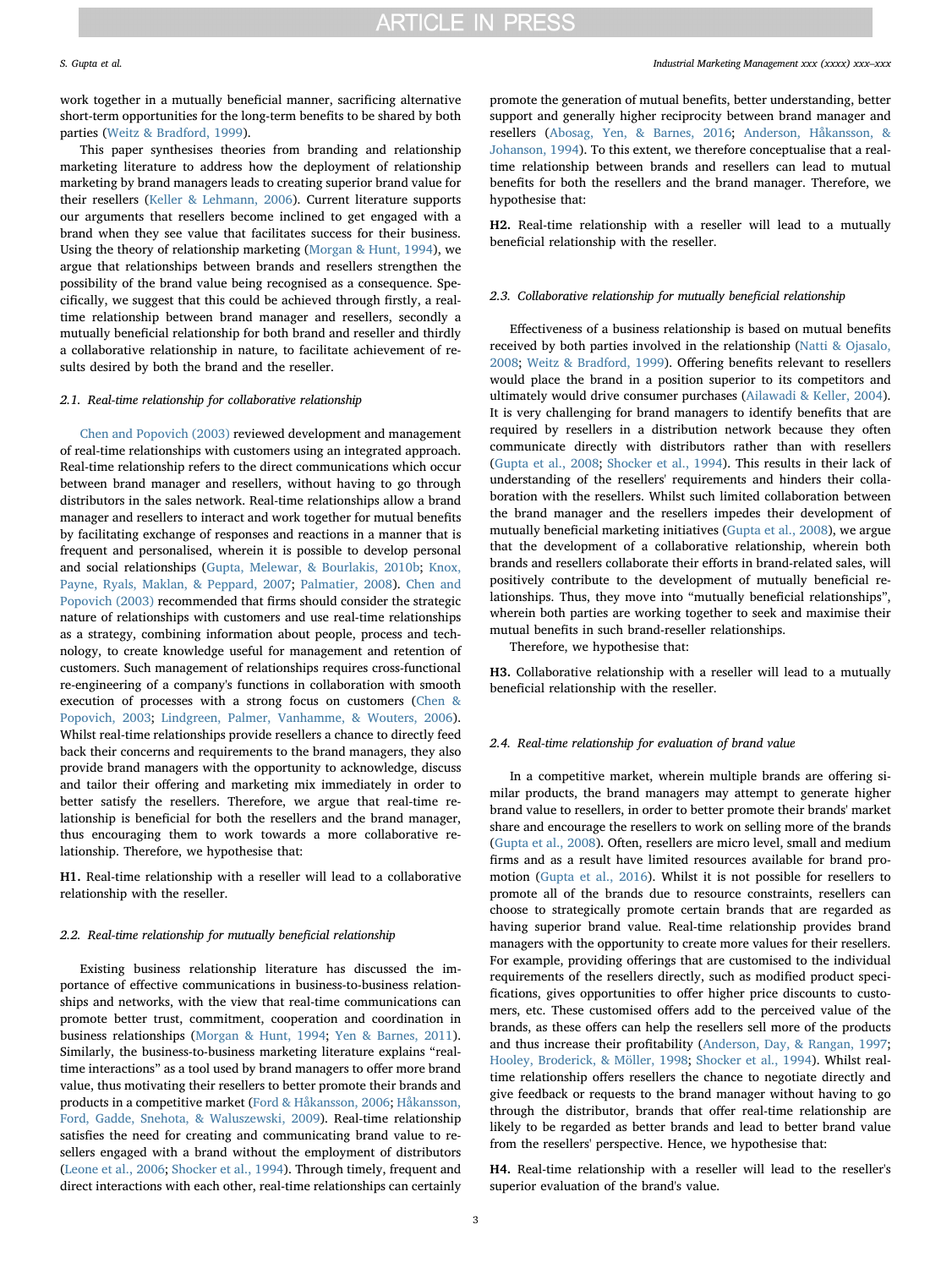#### 2.5. Collaborative relationship for evaluation of brand value

Relationships with resellers are important to brand managers because they enable them to cut through the competition and achieve their business goals [\(Day, 1994](#page-9-21)). Like brands, markets are competitive for resellers too [\(Weber, 2001](#page-10-10)). Native knowledge and local access available to resellers enable them to closely monitor the market dynamic and identify marketing opportunities available for brands ([Douglas & Craig, 2011\)](#page-9-45). Therefore, compared to others that refuse to collaborate with resellers, brands that are keen to collaborate and coordinate their marketing and sales resources and activities with their resellers are more likely to be regarded as providing higher brand value to the resellers. Previous research [\(Chimhundu, 2005](#page-9-46); [Glynn, 2004\)](#page-9-24) working in the area of branding for business-to-business markets have discussed the role of brand value in a brand-reseller relationship. But they have not discussed how collaboration between brand and reseller would in turn increase resellers' perceived value of the brand. Therefore, we hypothesise that:

<span id="page-3-0"></span>H5. Collaborative relationship with a reseller will lead to the reseller's superior evaluation of the brand's value.

#### 2.6. Mutually beneficial relationship for evaluation of brand value

Strength of a business relationship depends upon the benefits that two firms in the relationship receive from the association [\(Ravald &](#page-9-47) [Grönroos, 1996\)](#page-9-47). Both brand managers and resellers seek benefits from their relationships with the other [\(Glynn, 2010\)](#page-9-48). However, mutually beneficial relationship means that the benefits sought by either party are mutually beneficial for another party, therefore resulting in a winwin situation. For example, to promote sales, brands offer resellers exclusive product designs in a competitive market [\(Webster, 2000](#page-10-1)) and in return, resellers make an extra effort in promoting the brand's sales in this competitive market. A mutually beneficial relationship is harder to establish with resellers, as this means that brands may give up some opportunities provided by other resellers in the same market; however when a brand is working closely with resellers in business relationships that seek mutual benefits and win-win collaborations, the brand is more likely to be evaluated as offering higher brand value. Therefore, we hypothesise:

<span id="page-3-1"></span>H6. Mutually beneficial relationship with a reseller will lead to the reseller's superior evaluation of the brand's value [\(Fig. 1](#page-4-0)).

### 3. Research method

To examine the brand relationships' value creation framework and the six hypotheses specified above, quantitative data was collected from an Indian reseller in Delhi, Rajasthan and Gujarat, India. India is chosen as the research context because it offers very high potential for businesses that sell products to consumers through a network of intermediaries such as distributors, wholesalers, stockists and retailers. While distributors buy the material from international brands, wholesalers and stockists store the material, making it available to both large and small retailers who in turn offer it to customers through their shelves in remote locations. The distribution network in a country like India allows international brands to penetrate the market successfully without having to set up their own shops or retail outlets.

Indian resellers, engaged in selling branded products sourced from distributors of large international firms, provided a good setting to explore the type of relationship that may lead to the creation of brand value for resellers. This is because India is a very competitive market and often international brands struggle to reach different segments in the market without the help of the resellers. Relationships with resellers help international brands to get access to the market, which otherwise would be difficult to penetrate even through distributor firms.

### S. Gupta et al. *Industrial Marketing Management xxx (xxxx) xxx–xxx*

Traditionally, market penetration models of international firms offering branded products do not require their brand managers to develop a direct and real-time relationship with resellers because in the past international firms have managed their supply chain through their distributors. However, whilst the market has increasingly become more competitive, brands venturing into India often realise that it is important that they start working on developing a direct relationship with resellers, in order to increase their market share and profitability in the Indian market.

Valid and reliable measures for the study were identified from previous studies and were adapted and modified from the perspective of the research questions being investigated. Then the research instrument was pilot tested with five academics, researchers and resellers to identify areas they found difficult to understand, irrelevant or unable to answer ([Table 1\)](#page-5-0). The instrument was then modified based on feedback received, and the final version based on the 4 constructs and 28 items was sent out to the field for a quantitative survey.

Data was obtained from resellers selling products of international brands in the information technology sector in Delhi, Rajasthan and Gujarat, India. Prior to data collection, a list of firms was obtained from the local trade associations that listed all the available resellers in 2016. In total, > 1000 firms were listed in each of these cities. A random sample technique was employed for contacting respondents through field surveyors who firstly explained the purpose of the study to the resellers, before presenting the research instrument. This approach helps identify the suitability and qualifies resellers as the respondents who are deemed knowledgeable of the topic being studied. We checked the non-response bias by contacting 28 non-respondents and asked them to respond to non-demographic questions. The results from a t-test of group means illustrated that there were no differences between the non-respondents and respondents. Therefore, we expected that there would be no problem with the non-response bias in our study ([Nyadzayo, Matanda, & Ewing, 2016](#page-9-49)).

In short, a total of 600 resellers were approached by the field surveyors for this study, out of which only 308 completed the survey. Averaged over the 3 locations, 65% of the respondents were between 25 and 35, and 25% were between 35 and 45 years of age. 78% of respondents were males. About 72% of the respondents had a postgraduate degree. 83% of the respondents had more than five years' experience in micro level entrepreneurial firms. The responses to multiitem measures were recorded on a 7 point Likert scale. A higher score indicated favourability of resellers towards the brand.

The questionnaire included measures for the firm's marketing and organisational processes in addition to demographic information. 308 completed survey questionnaires were coded in SPSS 21. Based on the initial exploratory factor analysis (EFA), twelve items (RTR3, RTR4, RTR6, MBR2, MBR6, MBR7, CR1, CR3, CR7, CR8, BVR3 and BVR6) were removed for contributions to reliability that were somewhat lower than those of peers, and multiple loadings on two factors ([Hair et al.,](#page-9-50) [2006\)](#page-9-50). The total variance explained by each component is presented in [Appendix A.](#page-8-0) The factors that contributed eigenvalues  $> 1$  were significant and the remaining were disregarded [\(Hair et al., 2006](#page-9-50); [Tabachnick & Fidell, 2007](#page-10-11)). Principal component analysis showed the presence of ten components with eigenvalues exceeding one. [Appendix](#page-8-0) [A](#page-8-0) shows that the highest variance extracted by items into a construct were observed in variables BVR (i.e. 34.615%) and the lowest one was observed in variables RTR (i.e. 11.763%). Altogether, four components explained a total variance of 76.936% (see column cumulative %), which is higher than the recommendations [\(Hair et al., 2006](#page-9-50); [Tabachnick & Fidell, 2007\)](#page-10-11) [\(Appendix A](#page-8-0)).

After removing these items, this analysis illustrates that the individual remaining items are based on corresponding factors as intended. Internal consistency reliability was assessed using the coefficient alpha method, and not the split-half technique, because Cronbach's alpha, the most widely used internal consistency method, indicates how the different items purport to measure different aspects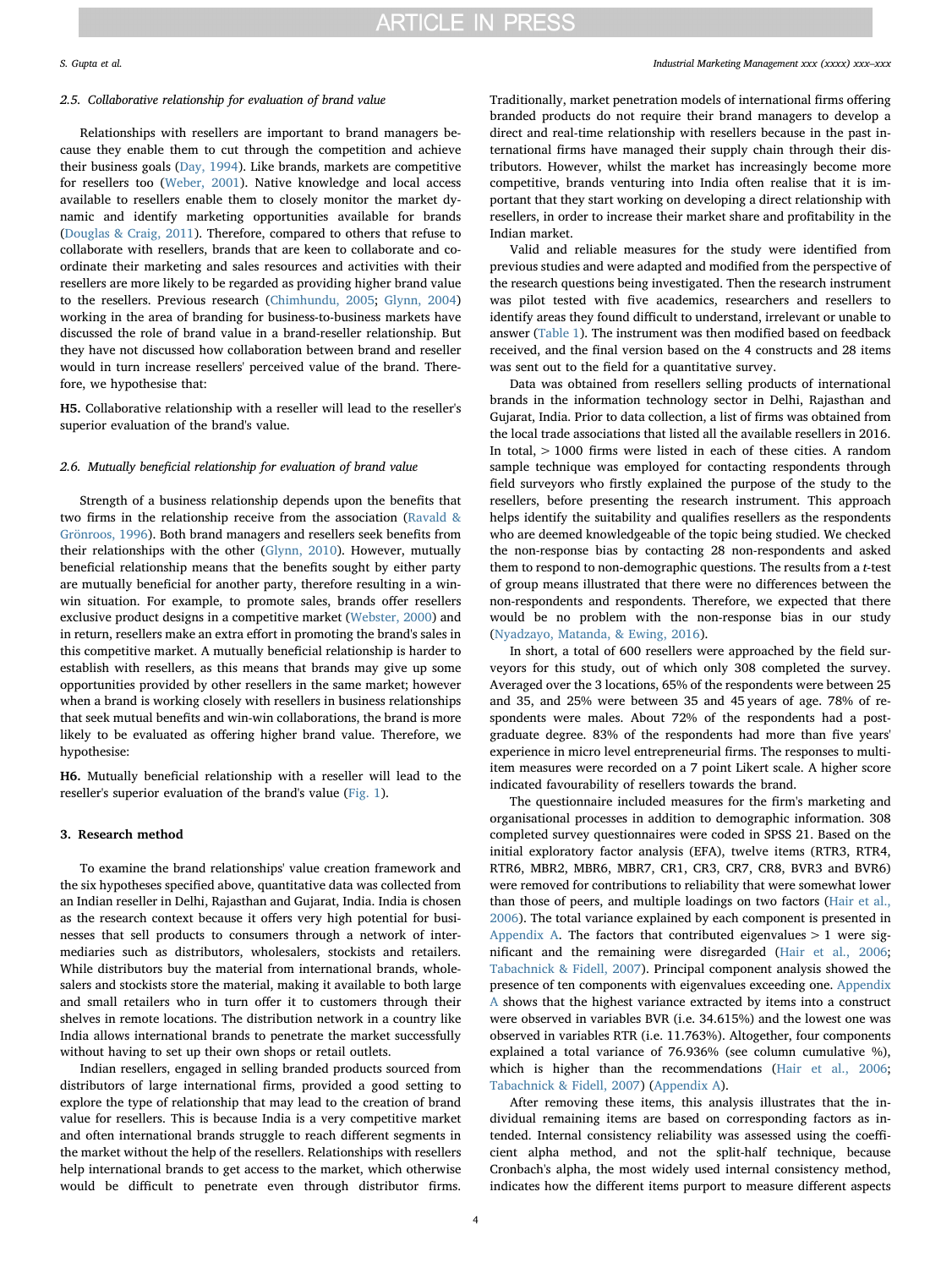<span id="page-4-0"></span>

Fig. 1. The research conceptual model.

of a construct [\(Churchill Jr, 1979](#page-9-51); [DeVellis, 2003](#page-9-52); [Hair et al., 2006](#page-9-50); [Tabachnick & Fidell, 2007\)](#page-10-11). Based on the results, the internal consistency reliabilities of the measures were acceptable (Cronbach's alpha  $> 0.8$ ). Furthermore, the data were plotted graphically to check for normality. As the data were found to be non-normal, the nonparametric Mann-Whitney U test was performed between early and late respondents with respect to the means of all the variables. According to the sequence in which survey questionnaires were returned, the first 50 observations were taken as early respondents and the last 50 were taken as late respondents [\(Lambert & Harrington, 1990\)](#page-9-53). There is no major statistical difference between early and late respondents. Accordingly, in this research non-response bias is not a concern.

This study employed the common method variances (CMV) based on the recommendation by scholars ([Harman, 1967](#page-9-54); [Lindell & Whitney,](#page-9-55) [2001;](#page-9-55) [Malhotra, Kim, & Patil, 2006](#page-9-56); Podsakoff[, MacKenzie, Lee, &](#page-9-57) [Podsako](#page-9-57)ff, 2003) to examine every answer of participants related to independent and dependent variables, which could have inflated or deflated the estimated relationships. CMV refers to "possibility arises from the method variance to inflate the observed correlations between the variables artifactually, are the frequently mentioned concern of researchers in empirical study" [\(Zhang & Chen, 2008,](#page-10-12) p. 245). This study followed Harman's one-factor test to examine the common method bias and a common latent factor proposed by previous studies, using a chi-square difference among the original and fully-constrained model. The results show that more than one factor was extracted which, as < 50% of the variance was related to the first factor, common method bias is unlikely to have been a major problem in this study. Then we carried out a confirmatory factor analysis (CFA) and the hypothesised structural model was examined with structural equation modeling by employing AMOS 21.

#### 4. Results

Taken together, the results of the confirmatory factor analysis demonstrate that the hypothesised four-factor model - Real-time Relationship (RTR), Mutually Beneficial Relationship (MBR),

Collaborative Relationship (CR) and Brand Value for Resellers (BVR) fits the data well. Our objective for performing CFA was to explore the individual contribution of all variables to understand their significance in the creation of brand value without any mediation. First, the clarification was appropriate in that there were no negative variance estimates or other improprieties. Second, the overall goodness-of-fit indices illustrate that the model sufficiently accounted for sample variances and covariance. All of the model-fit indices exceed the respective common acceptance levels and demonstrate that the model exhibited a good fit with the data collected ([Byrne, 2001](#page-9-58); [Hair et al., 2006\)](#page-9-50).

Furthermore, the other absolute fit measure, the goodness-of-fit index (GFI), indicated an acceptable fit (0.937). The adjusted goodnessof-fit index (AGFI) is an expansion of the GFI index of 0.909 and suggests that model fit is only marginal. The comparative fit index (CFI) (0.98 > 0.90) indicates good fit. CFI is considered as an improved version of the NFI (0.958 > 0.90) index. The Tucker-Lewis index (TLI), also known as the non-normed fit index (NNFI), compares the  $\chi^2$  value of the model with that of the independent model and takes degrees of freedom for the model into consideration ([Hair et al., 2006;](#page-9-50) [Tabachnick](#page-10-11) [& Fidell, 2007](#page-10-11)). Root mean square error of approximation (RMSEA) of 0.052 was used to judge the model fit (an acceptable level should be below 0.08, [\(Hair et al., 2006](#page-9-50); [Kline, 2005](#page-9-59))).

It is worth noting that, because there is a lack of agreement among researchers about the best goodness-of fit-index and because some indices are sensitive to sample size, the best strategy is to adopt several different goodness-of-fit indices [\(Gerbing & Anderson, 1992](#page-9-60)). The influence of independent variables about how a brand can integrate marketing and operational functions of a brand on the brand selection criteria of resellers as a dependent variable in the fitness report of the structural model also indicated a good fit.

Third, the hypothesised measurement factor loadings were all statistically significant and considerable in size. The measurement model was evaluated to observe item and construct reliability, which were large, and convergent validity of the constructs. The results show that the model provides a strong test of the hypothesised associations among the constructs of interest.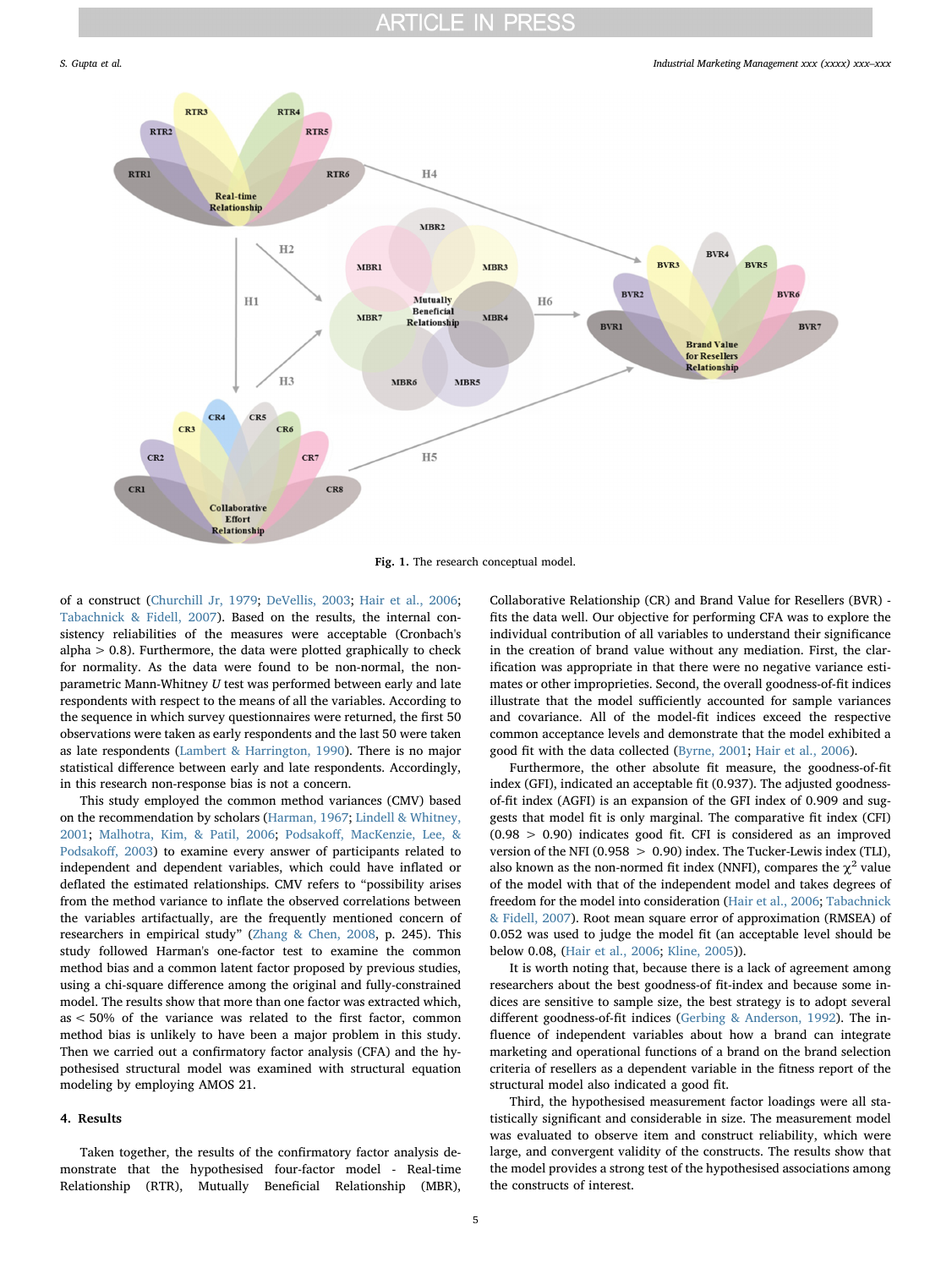#### S. Gupta et al. *Industrial Marketing Management xxx (xxxx) xxx–xxx*

#### <span id="page-5-0"></span>Table 1

The main constructs and measurement items.

| Construct                                 | Code             | Items                                                                                                                                                           | Reference                                                                                                                      |  |  |  |
|-------------------------------------------|------------------|-----------------------------------------------------------------------------------------------------------------------------------------------------------------|--------------------------------------------------------------------------------------------------------------------------------|--|--|--|
| Real-time relationship (RTR)              | RTR1             | Real-time relationship allows frequent & direct communications<br>about the brand                                                                               | Knox et al. (2007); Rangaswamy and Bruggen (2005); Urban,<br>Sultan, and Qualls (2000); Gupta et al. (2010b); Palmatier (2008) |  |  |  |
|                                           | RTR <sub>2</sub> | Real-time relationship allows direct communications that develop<br>understanding about approachability to the brand                                            |                                                                                                                                |  |  |  |
|                                           | RTR3             | Real-time relationship allows direct communications that help me<br>understand support I can receive from the brand                                             |                                                                                                                                |  |  |  |
|                                           | RTR4             | Real-time relationship allows direct communications that facilitate<br>development of a direct relationship with the brand                                      |                                                                                                                                |  |  |  |
|                                           | RTR5             | Real-time relationship allows direct communications that facilitate<br>development of personal relationship                                                     |                                                                                                                                |  |  |  |
|                                           | RTR6             | Real-time relationship allows direct communications that facilitate<br>development of a social relationship with the brand                                      |                                                                                                                                |  |  |  |
| Mutually beneficial<br>relationship (MBR) | MBR1             | A relationship that creates avenues of revenue generation for<br>mutual benefits                                                                                | Hada, Grewal, and Chandrashekaran (2013); Lewin and Johnston<br>(1997); Gupta et al. (2010b); Homburg, Workman, and Jensen     |  |  |  |
|                                           | MBR <sub>2</sub> | A relationship that creates mutual understanding about value<br>offered by brand and its resellers to one another                                               | (2000)                                                                                                                         |  |  |  |
|                                           | MBR3             | A relationship that allows mutual customisation of support<br>received by brand and reseller from one another                                                   |                                                                                                                                |  |  |  |
|                                           | MBR4             | A relationship that enables mutual exchange of information by<br>brand and reseller                                                                             |                                                                                                                                |  |  |  |
|                                           | MBR5             | A relationship that enables both brand and reseller to have a<br>flexible approach to their organisational policies for the benefit of                          |                                                                                                                                |  |  |  |
|                                           | MBR6             | the other<br>A relationship that creates mutual incentives on sales for both<br>brand and its resellers                                                         |                                                                                                                                |  |  |  |
|                                           | MBR7             | A relationship that ensures mutual efforts of both brand and its<br>resellers for smooth delivery of service after sales                                        |                                                                                                                                |  |  |  |
| Collaborative relationship<br>(CR)        | CR1              | A relationship that facilitates collaborative efforts by brand and its<br>resellers to ensure availability of products of the brand when<br>demand arises       | Glynn (2004); Parniangtong (2017); Gupta et al. (2010b); Webster<br>(2000)                                                     |  |  |  |
|                                           | CR2              | A relationship that facilitates collaborative efforts by brand and its<br>resellers to ensure smooth movement of stocks for faster rotation of<br>capital       |                                                                                                                                |  |  |  |
|                                           | CR <sub>3</sub>  | A relationship that facilitates collaborative efforts by brand and its<br>resellers to ensure availability of support for achieving target sales                |                                                                                                                                |  |  |  |
|                                           | CR4              | A relationship that facilitates collaborative efforts by brand and its<br>resellers to plan promotions                                                          |                                                                                                                                |  |  |  |
|                                           | CR <sub>5</sub>  | A relationship that facilitates collaborative efforts by brand and its<br>resellers to drive sales                                                              |                                                                                                                                |  |  |  |
|                                           | CR6              | A relationship that facilitates collaborative efforts by brand and its<br>resellers to liquidate stocks                                                         |                                                                                                                                |  |  |  |
|                                           | CR7              | A relationship that facilitates collaborative efforts by brand and its<br>resellers to identify future targets                                                  |                                                                                                                                |  |  |  |
| Brand value for resellers and             | CR8              | A relationship that facilitates collaborative efforts by brand and its<br>resellers to mutually agree targets                                                   |                                                                                                                                |  |  |  |
| growth (BVR)                              | BVR1<br>BVR2     | A relationship that communicates value offered by brand to its<br>resellers as brand strength<br>A relationship that communicates value offered by brand to its | Webster (2000); Gupta et al. (2008); Keller and Lehmann (2009);<br>Gupta et al. (2010b)                                        |  |  |  |
|                                           | BVR3             | resellers as product demand<br>A relationship that communicates value offered by brand to its                                                                   |                                                                                                                                |  |  |  |
|                                           | BVR4             | resellers as support after sales<br>A relationship that communicates value offered by brand to its                                                              |                                                                                                                                |  |  |  |
|                                           | BVR5             | resellers as marketing support<br>A relationship that communicates value offered by brand to its                                                                |                                                                                                                                |  |  |  |
|                                           | BVR6             | resellers as sales support<br>A relationship that communicates value offered by brand to its                                                                    |                                                                                                                                |  |  |  |
|                                           | BVR7             | resellers as growth<br>A relationship that communicates value offered by brand to its<br>resellers as profitability                                             |                                                                                                                                |  |  |  |
|                                           |                  |                                                                                                                                                                 |                                                                                                                                |  |  |  |

Finally, confirmatory factor analysis of all constructs together was used to evaluate discriminant validity and there was evidence of an adequate level of discriminant validity. The correlation between each pair of latent variables was significantly  $< 1$  ([Appendix B](#page-8-1)). This research applied Pearson's correlations matrix at the 0.01 significance level (2-tailed) to determine the linearity and multi-collinearity of the research constructs; it found all independent variables considerably positively correlated to the dependent variables. The results of this test showed that all variables are linear. The bivariate correlation matrix was computed using Pearson's correlation. The results of the correlation matrix reveal that none of the bivariate correlations was highly

correlated (0.90 or above) with any other [\(Hair et al., 2006](#page-9-50); [Tabachnick](#page-10-11) [& Fidell, 2007](#page-10-11)), satisfying the assumption of multi-collinearity. Another method of checking multi-collinearity is by looking at the scores of Variance Inflation Factor (VIF) and tolerance effect ([Hair et al., 2006](#page-9-50)). The larger VIF (above 10) and lower tolerance (below 0.1) indicate the presence of multi-collinearity ([Pallant, 2007](#page-9-61)).

The average variance extracted (proportion of the total variance in all indicators of a construct accounted for by the construct) ([Fornell &](#page-9-62) [Larcker, 1981\)](#page-9-62) exceeded the squared correlations between the factors, indicating strong discriminant validity. Moreover, the variance extracted for each construct, which measures the overall amount of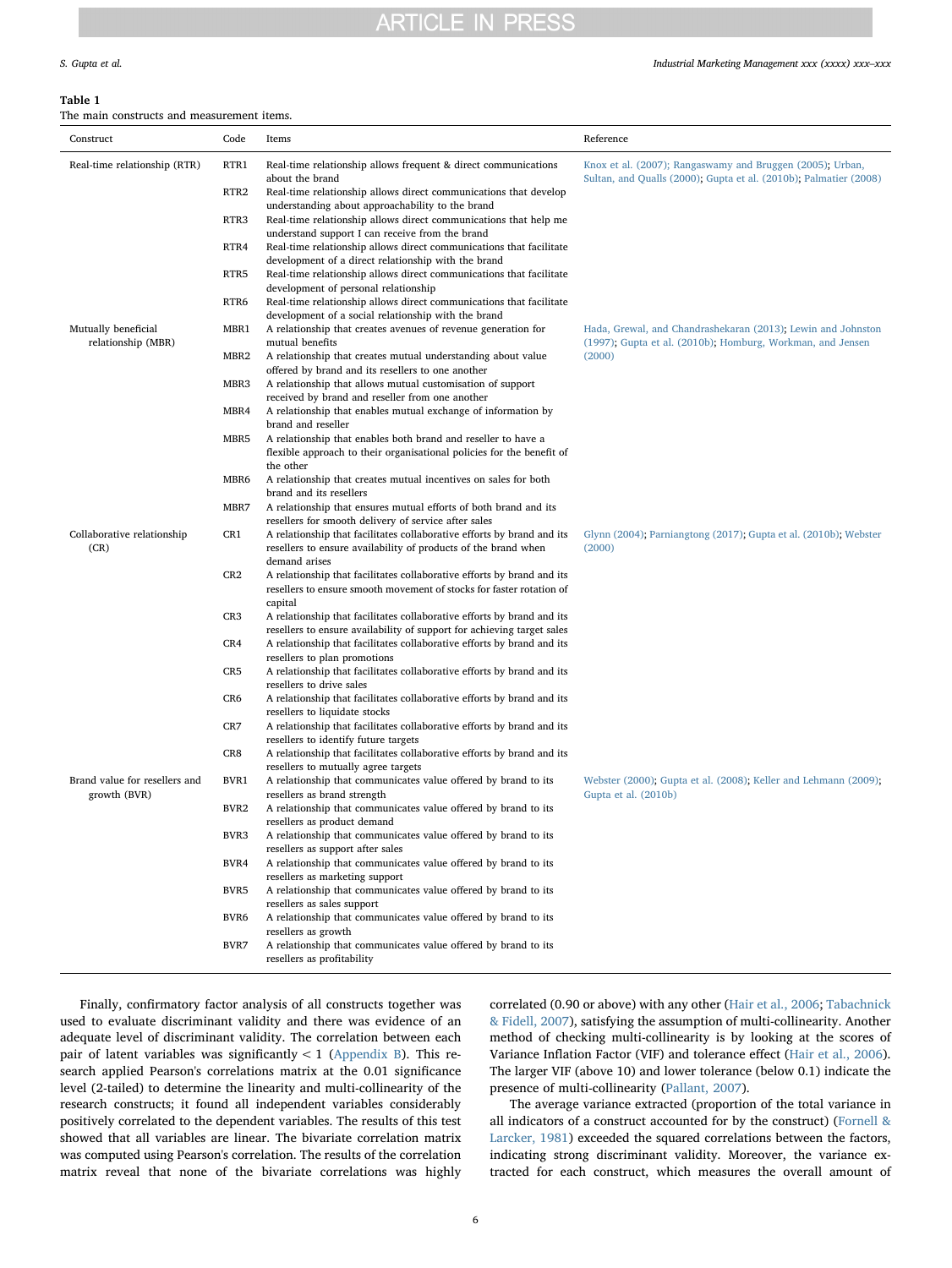#### S. Gupta et al. *Industrial Marketing Management xxx (xxxx) xxx–xxx*

#### <span id="page-6-0"></span>Table 2

Structural equation model result.

|                                  | Hypothesised relationships                                                                                                                                 | Estimate       | S.E            | C.R            |                 | Hypothesis             |
|----------------------------------|------------------------------------------------------------------------------------------------------------------------------------------------------------|----------------|----------------|----------------|-----------------|------------------------|
| H1                               | Real-time relationship $\rightarrow$ collaborative relationship                                                                                            | 0.201          | 0.07           | 2.853          | $0.004*$<br>*** | Supported              |
| H <sub>2</sub><br>H <sub>3</sub> | Real-time relationship $\rightarrow$ mutually beneficial relationship<br>Collaborative relationship $\rightarrow$ mutually beneficial relationship         | 0.233<br>0.171 | 0.071<br>0.062 | 3.302<br>2.77  | $0.006**$       | Supported<br>Supported |
| H <sub>4</sub><br>H <sub>5</sub> | Real-time relationship $\rightarrow$ brand value for resellers and growth<br>Collaborative relationship $\rightarrow$ brand value for resellers and growth | 0.274<br>0.235 | 0.07<br>0.061  | 3.902<br>3.871 | ***<br>***      | Supported<br>Supported |
| H <sub>6</sub>                   | Mutually beneficial relationship $\rightarrow$ brand value for resellers and growth                                                                        | 0.091          | 0.06           | 1.518          | 0.129           | Not-Supported          |

<span id="page-6-2"></span> $p < 0.001$ .

variance captured by the indicators relative to measurement error, was compared to the square of each off-diagonal value within the Phi matrix for that construct ([Fornell & Larcker, 1981\)](#page-9-62). In all cases, the variance extracted exceeded the phi estimates, suggesting that measures diverge from other operationalisations whereby the construct is truly distinct from other constructs [\(Hair et al., 2006;](#page-9-50) [Peter & Churchill, 1986](#page-9-66); [Steenkamp & van Trijp, 1991](#page-10-14)); it is the complementary concept to convergent validity.

As the proposed measurement relationships were consistent with the data, the next step in the analysis was to estimate the hypothesised model. [Table 2](#page-6-0) illustrates the completely standardised parameter estimates for the hypothesised model. The findings regarding causal paths (standardised path coefficients (β), standard error, p-value and hypotheses results), the parameter estimates corresponding to hypothesised SEM paths and the resulting regression weights are presented in [Table 2](#page-6-0). The standardised regression path between the real-time relationship (RTR) and collaborative relationship (CR) is statistically significant ( $\gamma = 0$ . 201, t-value = 2.853). This means that [H1](#page-2-0) (Real-time relationship with a reseller will lead to a collaborative relationship with the reseller) is fully supported.

[H2](#page-2-1) (Real-time relationship with a reseller will lead to a mutually beneficial relationship with the reseller) is fully supported by the significant relation between RTR and MBR ( $\gamma = 0$ . 233, t-value = 3.302). In addition, Hypothesis 3 (Collaborative relationship with a reseller will lead to a mutually beneficial relationship with the reseller), which explains the relationship between collaborative relationship (CR) and mutually beneficial relationship (MBR) was found to be significant in the hypothesised direction ( $\gamma = 0.171$ , t-value = 2.77). [H4](#page-2-2) was also completely supported, showing that real-time relationship with a reseller will lead to the reseller's superior evaluation of the brand's value against competitors ( $\gamma = 0.274$ , t-value = 3.902). In addition, [H5](#page-3-0): collaborative relationship with a reseller will lead to the reseller's superior evaluation of the brand's value against competitors was supported ( $\gamma = 0.235$ , t-value = 3.871). [H6,](#page-3-1) however, was not supported. In the hypothesised model, mutually beneficial relationship with a reseller will lead to the reseller's superior evaluation of the brand's value against competitors did not reach significance ( $\gamma = 0.091$ , t-value = 1.518). This shows developing a mutually beneficial relationship with resellers will not help increase the resellers' evaluation of a brand's value. Overall, the results show that the hypotheses received a considerable amount of support, as five out of the six proposed relationships were statistically significant. The results of the validated structural model are depicted in [Fig. 2.](#page-7-0)

### 5. Discussion

Our work supports the integration of branding in the distribution processes, with an emphasis on collaboration between the brand and its resellers ([Hatch & Schultz, 2003](#page-9-67); [Knox, 2004\)](#page-9-68). Consistent with our hypotheses, real-time relationship was found to be effective in developing collaborative business relationships ([H1](#page-2-0)) between the brand and resellers in a distribution network. In addition, our study supports the findings of [Day \(2000\),](#page-9-69) [Shoemaker \(2001\)](#page-10-15) and [Gupta et al. \(2008\)](#page-9-13) and

highlights that a real-time relationship when managed with resellers will create a mutually beneficial relationship with the reseller [\(H2](#page-2-1)). Moreover, results show that collaborative relationships between brands and resellers also promote the development of mutually beneficial relationships [\(H3\)](#page-2-3). As the previous studies only reflect on brand value from brand managers' perception and ignore the view of small resellers, our research is novel as it illustrates that the real-time relationship with a reseller will lead to the reseller's superior evaluation of the brand's value against competitors [\(H4\)](#page-2-2).

The results of our study prove that the collaborative relationship with a reseller will lead to the reseller's superior evaluation of the brand's value against competitors [\(H5\)](#page-3-0) and shows how collaboration between brand and reseller would in return increase resellers' perceived value of the brand. Interestingly, our data analysis demonstrates that a mutually beneficial relationship with a reseller cannot lead to the reseller's superior evaluation of the brand's value against competitors, thus rejecting hypothesis [H6](#page-3-1). This result was contrary to previous studies reflecting on mutual benefits as indicators of relationship marketing ([Gupta et al., 2016](#page-9-6); [Wang, 2007\)](#page-10-16). This may be because for resellers to dedicate their effort in building a mutually beneficial relationship with one particular brand is against the resellers' approach to sales and profit generation.

### 5.1. Theoretical implications

From a theoretical perspective, the results highlight the importance of establishing real-time relationships and collaborative relationships with resellers in competitive business-to-business markets. Real-time relationships offer brand managers the chance to establish direct and timely communications with resellers, which help them obtain more up-to-date marketing information and local knowledge in a competitive environment. Additionally, collaborative relationships help brand managers better coordinate and collaborate with resellers on all-brand related activities and resources, which are considered beneficial to help promote sales for both brands and resellers. On the contrary, mutually beneficial relationships are not considered as a suitable approach for brands, if they wish to increase their perceived brand values, as mutually beneficial relationships demand a higher level of brand commitment and suggest relationship exclusivity, which are not welcomed by resellers.

The study contributes to existing business-to-business and relationship marketing literature in three ways. Firstly, by explaining the structure of the distribution networks and highlighting the differences between different actors in a distribution channel that brands would consider establishing business relationships with, this study broadens previous understanding on business-to-business relationships that were predominately discussed based on direct buyer-seller relationships ([Morgan & Hunt, 1994](#page-9-16); [Yen & Barnes, 2011; Yen & Abosag, 2016](#page-10-7)). Secondly, by highlighting the strategic importance for brand managers to focus on improving its brand-reseller relationships, this study sheds new light to business brand management literature and gives novel suggestions in terms of how brands could better enhance their sales and

<span id="page-6-3"></span><sup>\*\*</sup>  $p$  < 0.01.

<span id="page-6-1"></span> $p < 0.05$ .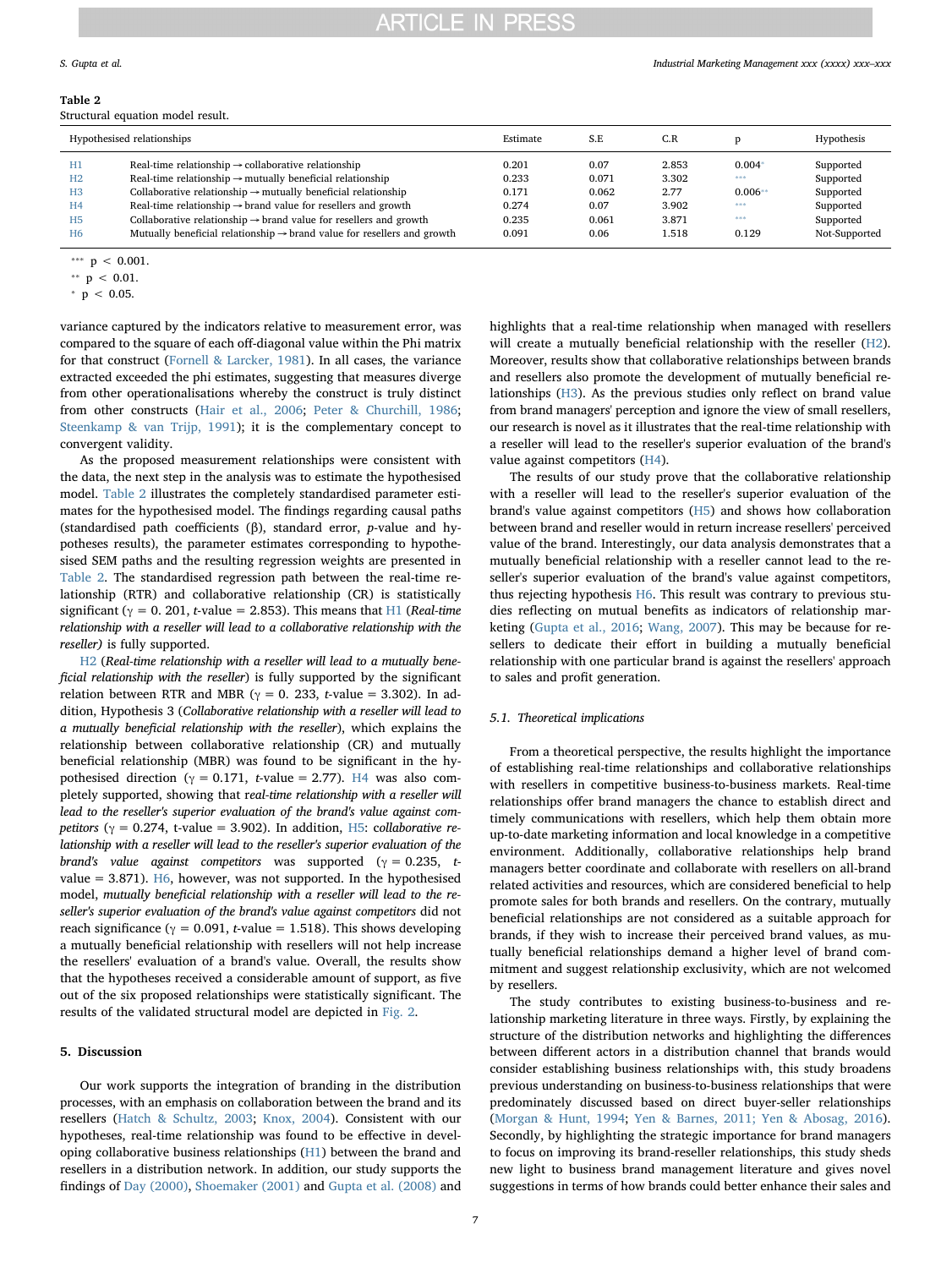<span id="page-7-0"></span>

Fig. 2. Validated structural model.

presence through resellers in competitive markets [\(Gupta et al., 2016](#page-9-6)). Thirdly, it extends previous works on the role of relationship marketing by [Palmatier et al. \(2007\)](#page-9-15) and [Parvatiyar and Sheth \(2001\)](#page-9-70) by clearly articulating different types of business relationships and demonstrating their individual effect on brand value.

### 5.2. Managerial implications

This research has implications for both brand managers and resellers and proposes that brands selling through distributors should develop real-time, collaborative and consequentially mutually beneficial business relationships in distribution networks ([Krake, 2005](#page-9-71)). Such relationships develop the confidence of resellers in the approachability and availability of a brand when they have an operational problem or an issue in selling a brand. A collaborative relationship with resellers ensures that their needs are met through marketing support of the brand.

Markets are competitive because resellers are always approached by many competitive brands. Therefore, when a brand is not available or performed not so well, the alternative brands may get an opportunity to be recommended and pushed onto consumers because resellers don't want to lose the sale. It then creates variations in selection of brands by resellers within the same product category. Since our finding shows that brands that are available to provide the needed support, to collaborate relevantly, are the brands that are regarded as having higher values, they are more likely to be offered to customers when available.

For managers, this research shows to all brand managers that realtime relationships directly with resellers are critical to the development of more collaborative and mutually beneficial relationships. In return, resellers would evaluate the brands that (made such effort) as brands that are of higher value than competitors' and as a consequence, the resellers would dedicate more effort in promoting these brands. Therefore, marketing and brand managers of MNEs are encouraged to consider developing real-time relationships directly with resellers as such relationships will help promote the perceived brand values in the eyes of the resellers. Such a relationship is of particular importance in very competitive international markets wherein local resellers are supplying similar products of several competing brands. By having closer, real-time, collaborative relationship with resellers, brands are more likely to secure valuable market information quicker than the others, and prompt the resellers to sell more of their product, thus increasing market share and profitability in these markets. However, it is worthy of note that whilst mutually beneficial relationship is not proven to positively affect perceived brand value, brand managers need to be aware that it may be unrealistic to expect resellers to constantly work towards generating exclusive benefits to one brand, or to dedicate all its sales force on promoting one brand only, considering the competitive environment of the reselling sector.

All companies selling branded products in any categories can use our findings to apply the approach in a generalised manner. Our research contributes to knowledge about real-time, collaborative and mutually beneficial relationships between brands and resellers in the business environment that use technology for management of information to successfully manage relationships in competitive and large markets ([Gunasekaran & Ngai, 2005](#page-9-8); [Krake, 2005;](#page-9-71) [Saren & Tzokas,](#page-10-0) [1998\)](#page-10-0). While the focus of our investigation was on examining the role of three individual types of relationships, it would also be interesting to identify conditions under which brand cannibalisation occurs, wherein all competing brands use the same formula for their marketing and market management techniques in distribution networks. Future researchers should extend this study by distinguishing between manufacturer brands, retailer brands, corporate brands, product and/or service brands. Identifying and establishing moderation effects, nonlinearities or interactions between constructs could also extend this study.

### 6. Summary, limitations and future research directions

This study fills the gap in our current understanding about relationship marketing. By arguing the need for marketers to integrate marketing with organisational functions of the brand and by identifying different types of relationships that have a critical effect on generating brand value for resellers, this research conceptually proposes and empirically validates the brand relationship and value creation framework. In theory the influence of marketing and organisational processes on the behaviour of customers has been recognised as a very important aspect of business relationships. The role of the brand-reseller relationship in developing stronger relationships with resellers which can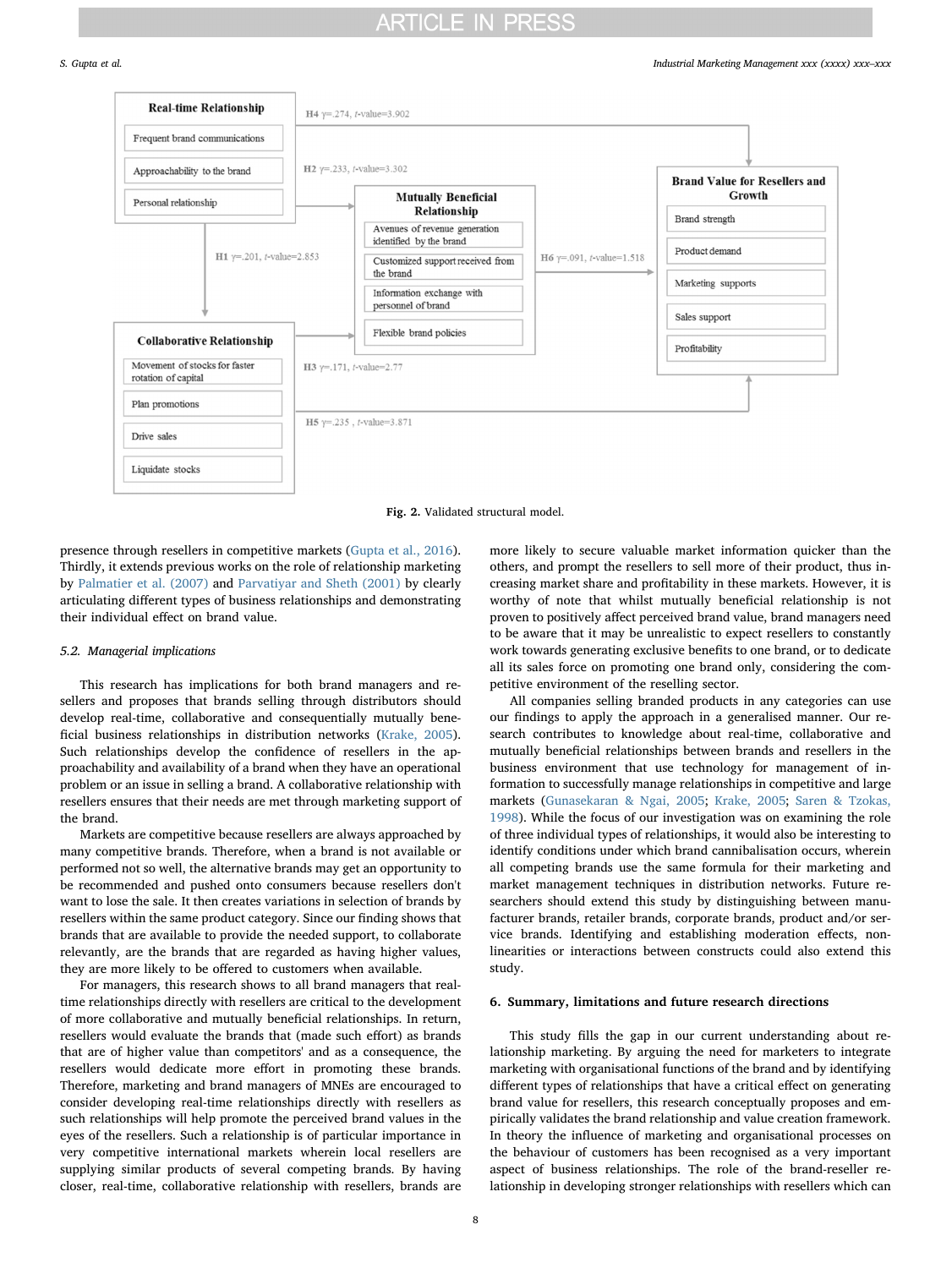lead to collaboration in marketing activities was theorised and tested empirically using the survey data.

While the results of our study provide some meaningful ideas for practitioners and academics focussing on business relationships, it also suffers from certain limitations. This study has used cross-sectional data and has not examined the differences in relationships between brand and resellers over a period of time. We recommend that business relationships between brands and resellers should be examined longitudinally, as a progressive change based on the dynamic nature of the business-to-business environment requires ongoing nurturing of the relationships with resellers by the brand. Our study is limited to the information technology sector and its results cannot be generalised for

other industry sectors. There is also a risk of response bias from respondents.

This research opens up avenues for new exploratory studies that can investigate the impact of brand-reseller relationships on brand efficiency based on relationships in distribution networks. It encourages academics and practitioners to address the main issue underlying the theme of this paper, i.e. to improve the algorithm of integration of marketing and operational functions for the success of the brand in competitive business relationships. The second area for future research is to understand brand cannibalisation due to lack of integration of marketing and business processes of the brand.

### <span id="page-8-0"></span>Appendix A. Total variance explained

| Component Initial | eigenvalues total | Extraction sums of squared loadings % Rotation sums of squared loadings <sup>a</sup><br>of variance | cumulative % | Total | $%$ of<br>variance | Cumulative<br>$\%$ |
|-------------------|-------------------|-----------------------------------------------------------------------------------------------------|--------------|-------|--------------------|--------------------|
|                   | 5.885             | 34.615                                                                                              | 34.615       |       | 5.885 34.615       | 34.615             |
| 2                 | 2.724             | 16.024                                                                                              | 50.640       |       | 2.724 16.024       | 50.640             |
| 3                 | 2.471             | 14.533                                                                                              | 65.173       |       | 2.471 14.533       | 65.173             |
| 4                 | 2.000             | 11.763                                                                                              | 76.936       |       | 2.000 11.763       | 76.936             |
| 5                 | 0.911             | 5.357                                                                                               | 82.293       |       |                    |                    |
| 6                 | 0.653             | 3.839                                                                                               | 86.132       |       |                    |                    |
| 7                 | 0.322             | 1.892                                                                                               | 88.024       |       |                    |                    |
| 8                 | 0.300             | 1.765                                                                                               | 89.789       |       |                    |                    |
| 9                 | 0.282             | 1.657                                                                                               | 91.446       |       |                    |                    |
| 10                | 0.268             | 1.574                                                                                               | 93.020       |       |                    |                    |

Extraction method: principal component analysis.

<span id="page-8-2"></span>When components are correlated, sums of squared loadings cannot be added to obtain a total variance.

#### <span id="page-8-1"></span>Appendix B. Study constructs and scale items, descriptive statistics, factor loadings and reliabilities

| Constructs             | Measurement items Fac. load. Mean    |           |              | Std dev      | AVE                                                                        | Com. Reli | Cronbach alpha |  |
|------------------------|--------------------------------------|-----------|--------------|--------------|----------------------------------------------------------------------------|-----------|----------------|--|
| Real-time relationship |                                      |           |              |              | 90.7                                                                       | 0.96      | 0.915          |  |
| $\mathbf{1}$           |                                      |           |              |              |                                                                            |           |                |  |
|                        | RTR1                                 | 0.920     | 5.43         | 1.231        | Items deleted (RTR2, RTR3, RTR4, and RTR6) low reliability                 |           |                |  |
|                        | RTR <sub>2</sub>                     | 0.909     | 5.49         | 1.254        |                                                                            |           |                |  |
|                        | RTR <sub>5</sub>                     | 0.882     | 5.43         | 1.270        |                                                                            |           |                |  |
|                        | Mutually beneficial relationship     |           |              |              | 82.4                                                                       | 0.94      | 0.877          |  |
|                        |                                      | $0.257**$ | $\mathbf{1}$ |              |                                                                            |           |                |  |
|                        | MBR1                                 | 0.662     | 5.25         | 1.327        | Items deleted (MBR2 and MBR6) and (MBR7) cross-loaded                      |           |                |  |
|                        | MBR <sub>3</sub>                     | 0.880     | 5.14         | 1.264        |                                                                            |           |                |  |
|                        | MBR4                                 | 0.907     | 5.08         | 1.347        |                                                                            |           |                |  |
|                        | MBR5                                 | 0.899     | 5.12         | 1.317        |                                                                            |           |                |  |
|                        | Collaborative relationship           |           |              |              | 88.9                                                                       | 0.97      | 0.922          |  |
|                        |                                      | $0.176**$ | $0.245**$    | $\mathbf{1}$ |                                                                            |           |                |  |
|                        | CR2                                  | 0.878     | 5.24         | 1.377        | Items deleted (CR3 and CR7) low reliability and (CR1 and CR8) cross-loaded |           |                |  |
|                        | CR4                                  | 0.914     | 4.96         | 1.548        |                                                                            |           |                |  |
|                        | CR <sub>5</sub>                      | 0.887     | 4.87         | 1.555        |                                                                            |           |                |  |
|                        | CR <sub>6</sub>                      | 0.855     | 5.44         | 1.423        |                                                                            |           |                |  |
|                        | Brand value for resellers and growth |           |              |              | 90.8                                                                       | 0.98      | 0.947          |  |
|                        |                                      | $0.275**$ | $0.223**$    | $0.277**$    | 1                                                                          |           |                |  |
|                        | BVR1                                 | 0.877     | 5.60         | 1.396        | Items deleted (BVR3 and BVR6) low reliability and cross-loaded             |           |                |  |
|                        | BVR <sub>2</sub>                     | 0.887     | 5.62         | 1.366        |                                                                            |           |                |  |
|                        | BVR4                                 | 0.906     | 5.52         | 1.443        |                                                                            |           |                |  |
|                        | BVR5                                 | 0.891     | 5.61         | 1.332        |                                                                            |           |                |  |
|                        | BVR7                                 | 0.893     | 5.54         | 1.438        |                                                                            |           |                |  |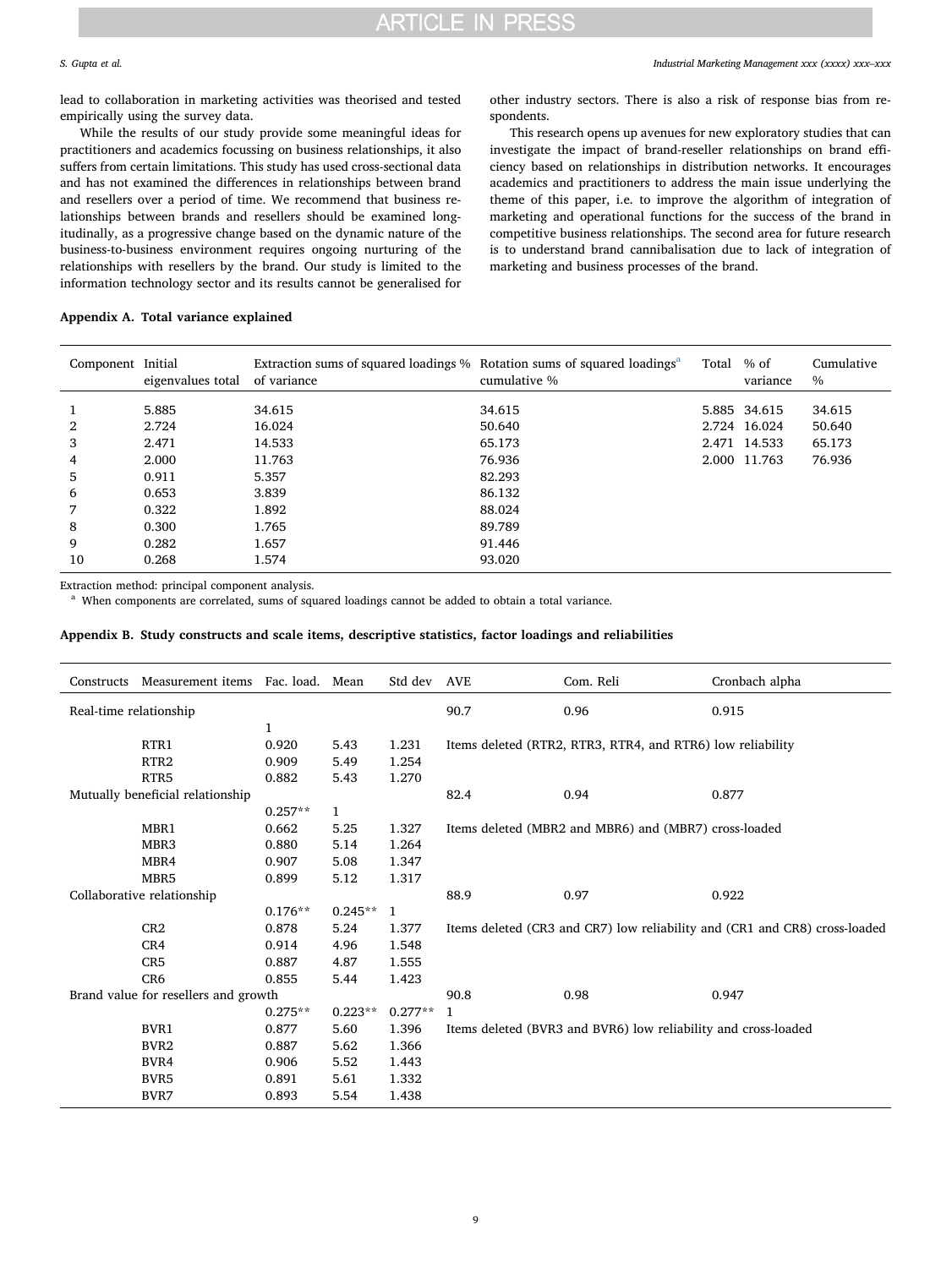#### S. Gupta et al. *Industrial Marketing Management xxx (xxxx) xxx–xxx*

#### References

[Multivariate data analysis.](http://refhub.elsevier.com/S0019-8501(17)30571-0/rf0210) New Jersey: Pearson.

<span id="page-9-37"></span>[Håkansson, H., Ford, D., Gadde, L.-E., Snehota, I., & Waluszewski, A. \(2009\).](http://refhub.elsevier.com/S0019-8501(17)30571-0/rf0215) Business in

<span id="page-9-1"></span>[Aaker, D. A., & Day, G. S. \(1986\). The perils of high-growth markets.](http://refhub.elsevier.com/S0019-8501(17)30571-0/rf0005) Strategic Management [Journal, 7](http://refhub.elsevier.com/S0019-8501(17)30571-0/rf0005)(5), 409–421.

<span id="page-9-39"></span>[Abosag, I., Yen, D. A., & Barnes, B. R. \(2016\). What is dark about the dark-side of business](http://refhub.elsevier.com/S0019-8501(17)30571-0/rf0010) relationships? [Industrial Marketing Management, 55](http://refhub.elsevier.com/S0019-8501(17)30571-0/rf0010), 5–9.

<span id="page-9-11"></span>[Achrol, R. S., & Kotler, P. \(1999\). Marketing in the network economy.](http://refhub.elsevier.com/S0019-8501(17)30571-0/rf0015) The Journal of [Marketing,](http://refhub.elsevier.com/S0019-8501(17)30571-0/rf0015) 146–163.

- <span id="page-9-0"></span>[Ailawadi, K. L., & Farris, P. W. \(2017\). Managing multi-and Omni-Channel distribution:](http://refhub.elsevier.com/S0019-8501(17)30571-0/rf0020) [Metrics and research directions.](http://refhub.elsevier.com/S0019-8501(17)30571-0/rf0020) Journal of Retailing, 93(1), 120–135.
- <span id="page-9-42"></span>[Ailawadi, K. L., & Keller, K. L. \(2004\). Understanding retail branding: Conceptual insights](http://refhub.elsevier.com/S0019-8501(17)30571-0/rf0025) [and research priorities.](http://refhub.elsevier.com/S0019-8501(17)30571-0/rf0025) Journal of Retailing, 80(4), 331–342.
- <span id="page-9-22"></span>[Ambler, T., Bhattacharya, C. B., Edell, J., Keller, K. L., Lemon, K. N., & Mittal, V. \(2002\).](http://refhub.elsevier.com/S0019-8501(17)30571-0/rf0030) [Relating brand and customer perspectives on marketing management.](http://refhub.elsevier.com/S0019-8501(17)30571-0/rf0030) Journal of [Service Research, 5](http://refhub.elsevier.com/S0019-8501(17)30571-0/rf0030)(1), 13–25.
- <span id="page-9-43"></span>[Anderson, E., Day, G. S., & Rangan, V. K. \(1997\). Strategic channel design.](http://refhub.elsevier.com/S0019-8501(17)30571-0/rf0040) Sloan [Management Review, 38](http://refhub.elsevier.com/S0019-8501(17)30571-0/rf0040)(4), 59.
- <span id="page-9-40"></span>[Anderson, J. C., Håkansson, H., & Johanson, J. \(1994\). Dyadic business relationships](http://refhub.elsevier.com/S0019-8501(17)30571-0/rf0045) [within a business network context.](http://refhub.elsevier.com/S0019-8501(17)30571-0/rf0045) The Journal of Marketing, 1–15.
- <span id="page-9-18"></span>Armstrong, T. (2006). The fl[ip side of fear: Marketing to the empowered consumer.](http://refhub.elsevier.com/S0019-8501(17)30571-0/rf0050) [Bulletin of the Association for Information Science and Technology, 32](http://refhub.elsevier.com/S0019-8501(17)30571-0/rf0050)(2), 19–20.
- <span id="page-9-4"></span>[Beverland, M., Napoli, J., & Lindgreen, A. \(2007\). Industrial global brand leadership: A](http://refhub.elsevier.com/S0019-8501(17)30571-0/rf0055) capabilities view. [Industrial Marketing Management, 36](http://refhub.elsevier.com/S0019-8501(17)30571-0/rf0055)(8), 1082–1093.
- <span id="page-9-17"></span>[Brynjolfsson, E., & Hitt, L. M. \(2000\). Beyond computation: Information technology, or](http://refhub.elsevier.com/S0019-8501(17)30571-0/rf0060)[ganizational transformation and business performance.](http://refhub.elsevier.com/S0019-8501(17)30571-0/rf0060) The Journal of Economic [Perspectives, 14](http://refhub.elsevier.com/S0019-8501(17)30571-0/rf0060)(4), 23–48.
- <span id="page-9-58"></span>Byrne, B. M. (2001). [Structural equation modeling with AMOS.](http://refhub.elsevier.com/S0019-8501(17)30571-0/rf0065) New Jersey, US: Lawrence [Erlbaum Associates](http://refhub.elsevier.com/S0019-8501(17)30571-0/rf0065).
- <span id="page-9-31"></span>[Chen, I. J., & Popovich, K. \(2003\). Understanding customer relationship management](http://refhub.elsevier.com/S0019-8501(17)30571-0/rf0070) [\(CRM\) People, process and technology.](http://refhub.elsevier.com/S0019-8501(17)30571-0/rf0070) Business Process Management Journal, 9(5), 672–[688](http://refhub.elsevier.com/S0019-8501(17)30571-0/rf0070).

<span id="page-9-46"></span>[Chimhundu, R. \(2005\). FMCG brand, supermarket chain and consumer relationships.](http://refhub.elsevier.com/S0019-8501(17)30571-0/rf0075) [Proceedings of the 2005 Otago marketing doctoral colloquium](http://refhub.elsevier.com/S0019-8501(17)30571-0/rf0075). University of Otago. [Christopher, M. \(1996\). From brand values to customer value.](http://refhub.elsevier.com/S0019-8501(17)30571-0/rf0080) Journal of Marketing

<span id="page-9-23"></span>[Practice: Applied Marketing Science, 2](http://refhub.elsevier.com/S0019-8501(17)30571-0/rf0080)(1), 55–66.

- <span id="page-9-51"></span>Churchill, [G. A., Jr. \(1979\). A paradigm for developing better measures of marketing](http://refhub.elsevier.com/S0019-8501(17)30571-0/rf0085) constructs. [Journal of Marketing Research,](http://refhub.elsevier.com/S0019-8501(17)30571-0/rf0085) 64–73.
- <span id="page-9-26"></span>[Cox, A. \(1999\). Power, value and supply chain management.](http://refhub.elsevier.com/S0019-8501(17)30571-0/rf0090) Supply Chain Management: [An International Journal, 4](http://refhub.elsevier.com/S0019-8501(17)30571-0/rf0090)(4), 167–175.
- <span id="page-9-7"></span>[Cravens, D. W., Piercy, N. F., & Shipp, S. H. \(1996\). New organizational forms for com](http://refhub.elsevier.com/S0019-8501(17)30571-0/rf0095)[peting in highly dynamic environments: The network paradigm.](http://refhub.elsevier.com/S0019-8501(17)30571-0/rf0095) British Journal of [Management, 7](http://refhub.elsevier.com/S0019-8501(17)30571-0/rf0095)(3), 203–218.
- <span id="page-9-21"></span>[Day, G. S. \(1994\). The capabilities of market-driven organizations.](http://refhub.elsevier.com/S0019-8501(17)30571-0/rf0100) Journal of Marketing, 37–[52](http://refhub.elsevier.com/S0019-8501(17)30571-0/rf0100).
- <span id="page-9-69"></span>[Day, G. S. \(2000\). Managing market relationships.](http://refhub.elsevier.com/S0019-8501(17)30571-0/rf0105) Journal of the Academy of Marketing [Science, 28](http://refhub.elsevier.com/S0019-8501(17)30571-0/rf0105)(1), 24–30.
- <span id="page-9-52"></span>DeVellis, R. F. (2003). [Scale development: Theory and application](http://refhub.elsevier.com/S0019-8501(17)30571-0/rf0110) (2nd ed.). CA: Sage [Publications](http://refhub.elsevier.com/S0019-8501(17)30571-0/rf0110).
- <span id="page-9-27"></span>[Dewhirst, T., & Davis, B. \(2005\). Brand strategy and integrated marketing communication](http://refhub.elsevier.com/S0019-8501(17)30571-0/rf0115) [\(IMC\): A case study of Player's cigarette brand marketing.](http://refhub.elsevier.com/S0019-8501(17)30571-0/rf0115) Journal of Advertising, 34[\(4\), 81](http://refhub.elsevier.com/S0019-8501(17)30571-0/rf0115)–92.
- <span id="page-9-45"></span>[Douglas, S. P., & Craig, C. S. \(2011\). Convergence and divergence: Developing a semi](http://refhub.elsevier.com/S0019-8501(17)30571-0/rf0120)global marketing strategy. [Journal of International Marketing, 19](http://refhub.elsevier.com/S0019-8501(17)30571-0/rf0120)(1), 82–101.

<span id="page-9-5"></span>[Duncan, T., & Moriarty, S. E. \(1998\). A communication-based marketing model for](http://refhub.elsevier.com/S0019-8501(17)30571-0/rf0125) managing relationships. [Journal of Marketing, 62](http://refhub.elsevier.com/S0019-8501(17)30571-0/rf0125)(20), 1–13.

- <span id="page-9-36"></span>[Ford, D., & Håkansson, H. \(2006\). The idea of business interaction.](http://refhub.elsevier.com/S0019-8501(17)30571-0/rf0130) The IMP Journal, 1(1), 4–[27](http://refhub.elsevier.com/S0019-8501(17)30571-0/rf0130).
- <span id="page-9-62"></span>[Fornell, C., & Larcker, D. F. \(1981\). Evaluating structural equation models with un](http://refhub.elsevier.com/S0019-8501(17)30571-0/rf0135)[observable variables and measurement error.](http://refhub.elsevier.com/S0019-8501(17)30571-0/rf0135) Journal of Marketing Research, 39–50.
- <span id="page-9-60"></span>[Gerbing, D. W., & Anderson, J. C. \(1992\). Monte Carlo evaluations of goodness of](http://refhub.elsevier.com/S0019-8501(17)30571-0/rf0145) fit [indices for structural equation models.](http://refhub.elsevier.com/S0019-8501(17)30571-0/rf0145) Sociological Methods & Research, 21(2), 132–[160](http://refhub.elsevier.com/S0019-8501(17)30571-0/rf0145).
- <span id="page-9-24"></span>Glynn, M. S. (2004). [The role of brands in manufacturer-reseller relationships.](http://refhub.elsevier.com/S0019-8501(17)30571-0/rf0150) (Doctoral [dissertation, ResearchSpace@ Auckland\).](http://refhub.elsevier.com/S0019-8501(17)30571-0/rf0150)
- <span id="page-9-48"></span>[Glynn, M. S. \(2010\). The moderating e](http://refhub.elsevier.com/S0019-8501(17)30571-0/rf0155)ffect of brand strength in manufacturer–reseller relationships. [Industrial Marketing Management, 39](http://refhub.elsevier.com/S0019-8501(17)30571-0/rf0155)(8), 1226–1233.
- <span id="page-9-28"></span>Gummesson, [E. \(1994\). Making relationship marketing operational.](http://refhub.elsevier.com/S0019-8501(17)30571-0/rf0170) International Journal [of Service Industry Management, 5](http://refhub.elsevier.com/S0019-8501(17)30571-0/rf0170)(5), 5–20.
- <span id="page-9-8"></span>[Gunasekaran, A., & Ngai, E. W. T. \(2005\). Build-to-order supply chain management: A](http://refhub.elsevier.com/S0019-8501(17)30571-0/rf0180) [literature review and framework for development.](http://refhub.elsevier.com/S0019-8501(17)30571-0/rf0180) Journal of Operations Management, 23[\(5\), 423](http://refhub.elsevier.com/S0019-8501(17)30571-0/rf0180)–451.
- <span id="page-9-13"></span>[Gupta, S., Grant, S., & Melewar, T. C. \(2008\). The expanding role of intangible assets of](http://refhub.elsevier.com/S0019-8501(17)30571-0/rf0185) the brand. [Management Decision, 46](http://refhub.elsevier.com/S0019-8501(17)30571-0/rf0185)(6), 948–960.
- <span id="page-9-6"></span>[Gupta, S., Malhotra, N. K., Czinkota, M., & Foroudi, P. \(2016\). Marketing innovation: A](http://refhub.elsevier.com/S0019-8501(17)30571-0/rf0190) [consequence of competitiveness.](http://refhub.elsevier.com/S0019-8501(17)30571-0/rf0190) Journal of Business Research, 69(12), 5671–5681.
- <span id="page-9-2"></span>[Gupta, S., Melewar, T. C., & Bourlakis, M. \(2010a\). A relational insight of brand perso](http://refhub.elsevier.com/S0019-8501(17)30571-0/rf0195)nifi[cation in business-to-business markets.](http://refhub.elsevier.com/S0019-8501(17)30571-0/rf0195) Journal of General Management, 35(4), 65–[76](http://refhub.elsevier.com/S0019-8501(17)30571-0/rf0195).
- <span id="page-9-32"></span>[Gupta, S., Melewar, T. C., & Bourlakis, M. \(2010b\). Transfer of brand knowledge in](http://refhub.elsevier.com/S0019-8501(17)30571-0/rf0200) [business-to-business markets: A qualitative study.](http://refhub.elsevier.com/S0019-8501(17)30571-0/rf0200) Journal of Business & Industrial [Marketing, 25](http://refhub.elsevier.com/S0019-8501(17)30571-0/rf0200)(5), 395–403.
- <span id="page-9-63"></span>[Hada, M., Grewal, R., & Chandrashekaran, M. \(2013\). MNC subsidiary channel re](http://refhub.elsevier.com/S0019-8501(17)30571-0/rf0205)[lationships as extended links: Implications of global strategies.](http://refhub.elsevier.com/S0019-8501(17)30571-0/rf0205) Journal of International [Business Studies, 44](http://refhub.elsevier.com/S0019-8501(17)30571-0/rf0205)(8), 787–812.

<span id="page-9-50"></span>[Hair, J. F., William, C. B., Barry, B., Rolph, J., Anderson, E., & Tatham, R. L. \(2006\).](http://refhub.elsevier.com/S0019-8501(17)30571-0/rf0210)

- <span id="page-9-54"></span>networks. [Glasgow: John Wiley & Sons.](http://refhub.elsevier.com/S0019-8501(17)30571-0/rf0215) [Harman, D. \(1967\). A single factor test of common method variance.](http://refhub.elsevier.com/S0019-8501(17)30571-0/rf0220) Journal of
- <span id="page-9-67"></span>[Psychology, 35](http://refhub.elsevier.com/S0019-8501(17)30571-0/rf0220)(1967), 359–378. [Hatch, M. J., & Schultz, M. \(2003\). Bringing the corporation into corporate branding.](http://refhub.elsevier.com/S0019-8501(17)30571-0/rf0225)
- [European Journal of Marketing, 37](http://refhub.elsevier.com/S0019-8501(17)30571-0/rf0225)(7/8), 1041–1064.
- <span id="page-9-65"></span>[Homburg, C., Workman, J. P., & Jensen, O. \(2000\). Fundamental changes in marketing](http://refhub.elsevier.com/S0019-8501(17)30571-0/rf0230) [organisation: The movement towards a customer-focused organisational structure.](http://refhub.elsevier.com/S0019-8501(17)30571-0/rf0230) [Journal of the Academy of Marketing Science, 28](http://refhub.elsevier.com/S0019-8501(17)30571-0/rf0230)(4), 459–478.
- <span id="page-9-44"></span>[Hooley, G., Broderick, A., & Möller, K. \(1998\). Competitive positioning and the resource](http://refhub.elsevier.com/S0019-8501(17)30571-0/rf0235)based view of the firm. [Journal of Strategic Marketing, 6](http://refhub.elsevier.com/S0019-8501(17)30571-0/rf0235)(2), 97–116.
- <span id="page-9-30"></span>[Keller, K. L., & Lehmann, D. R. \(2006\). Brands and branding: Research](http://refhub.elsevier.com/S0019-8501(17)30571-0/rf0240) findings and future priorities. [Marketing Science, 25](http://refhub.elsevier.com/S0019-8501(17)30571-0/rf0240)(6), 740–759.
- <span id="page-9-12"></span>Keller, [K. L., & Lehmann, D. R. \(2009\). Assessing long-term brand potential.](http://refhub.elsevier.com/S0019-8501(17)30571-0/rf0245) Journal of [Brand Management, 17](http://refhub.elsevier.com/S0019-8501(17)30571-0/rf0245)(1), 6–17.
- <span id="page-9-68"></span><span id="page-9-59"></span>Kline, R. B. (2005). [Principles and practice of structural equation modeling, Guildwood, NY](http://refhub.elsevier.com/S0019-8501(17)30571-0/rf0250). [Knox, S. \(2004\). Positioning and branding your organisation.](http://refhub.elsevier.com/S0019-8501(17)30571-0/rf0255) Journal of Product and Brand [Management, 13](http://refhub.elsevier.com/S0019-8501(17)30571-0/rf0255)(2), 105–115.
- <span id="page-9-33"></span>[Knox, S., Payne, A., Ryals, L., Maklan, S., & Peppard, J. \(2007\).](http://refhub.elsevier.com/S0019-8501(17)30571-0/rf0260) Customer relationship [management.](http://refhub.elsevier.com/S0019-8501(17)30571-0/rf0260) Routledge.

<span id="page-9-3"></span>[Kotler, P. \(1974\). Marketing during periods of shortage.](http://refhub.elsevier.com/S0019-8501(17)30571-0/rf0265) Journal of Marketing, 38(3), 20–[29](http://refhub.elsevier.com/S0019-8501(17)30571-0/rf0265).

- <span id="page-9-71"></span>[Krake, F. B. \(2005\). Successful brand management in SMEs: A new theory and practical](http://refhub.elsevier.com/S0019-8501(17)30571-0/rf0270) hints. [Journal of Product & Brand Management, 14](http://refhub.elsevier.com/S0019-8501(17)30571-0/rf0270)(4), 228–238.
- <span id="page-9-53"></span>[Lambert, D. M., & Harrington, T. C. \(1990\). Measuring nonresponse bias in customer](http://refhub.elsevier.com/S0019-8501(17)30571-0/rf0275) service mail surveys. [Journal of Business Logistics, 11](http://refhub.elsevier.com/S0019-8501(17)30571-0/rf0275)(2), 5.
- <span id="page-9-38"></span>[Leone, R. P., Rao, V. R., Keller, K. L., Luo, A. M., McAlister, L., & Srivastava, R. \(2006\).](http://refhub.elsevier.com/S0019-8501(17)30571-0/rf0280) [Linking brand equity to customer equity.](http://refhub.elsevier.com/S0019-8501(17)30571-0/rf0280) Journal of Service Research, 9(2), 125–138. [Lewin, J. E., & Johnston, W. J. \(1997\). International salesforce management: A re-](http://refhub.elsevier.com/S0019-8501(17)30571-0/rf0285)
- <span id="page-9-64"></span><span id="page-9-55"></span>lationship perspective. [Journal of Business & Industrial Marketing, 12](http://refhub.elsevier.com/S0019-8501(17)30571-0/rf0285)(3/4), 236–252. [Lindell, M. K., & Whitney, D. J. \(2001\). Accounting for common method variance in cross-](http://refhub.elsevier.com/S0019-8501(17)30571-0/rf0290)
- <span id="page-9-35"></span>sectional research designs. [Journal of Applied Psychology, 86](http://refhub.elsevier.com/S0019-8501(17)30571-0/rf0290)(1), 114. [Lindgreen, A., Palmer, R., Vanhamme, J., & Wouters, J. \(2006\). A relationship-manage-](http://refhub.elsevier.com/S0019-8501(17)30571-0/rf0295)
- [ment assessment tool: Questioning, identifying, and prioritizing critical aspects of](http://refhub.elsevier.com/S0019-8501(17)30571-0/rf0295) customer relationships. [Industrial Marketing Management, 35](http://refhub.elsevier.com/S0019-8501(17)30571-0/rf0295)(1), 57–71.
- <span id="page-9-56"></span>[Malhotra, N. K., Kim, S. S., & Patil, A. \(2006\). Common method variance in IS research: A](http://refhub.elsevier.com/S0019-8501(17)30571-0/rf0300) [comparison of alternative approaches and a reanalysis of past research.](http://refhub.elsevier.com/S0019-8501(17)30571-0/rf0300) Management Science, 52[\(12\), 1865](http://refhub.elsevier.com/S0019-8501(17)30571-0/rf0300)–1883.
- <span id="page-9-14"></span>[Mitussis, D., O'Malley, L., & Patterson, M. \(2006\). Mapping the re-engagement of CRM](http://refhub.elsevier.com/S0019-8501(17)30571-0/rf0310) with relationship marketing. *[European Journal of Marketing, 40](http://refhub.elsevier.com/S0019-8501(17)30571-0/rf0310)(5/6)*, 572–589.
- <span id="page-9-20"></span>[Mohr, J., & Spekman, R. \(1994\). Characteristics of partnership success: Partnership at](http://refhub.elsevier.com/S0019-8501(17)30571-0/rf0315)[tributes, communication behavior, and con](http://refhub.elsevier.com/S0019-8501(17)30571-0/rf0315)flict resolution techniques. Strategic [Management Journal, 15](http://refhub.elsevier.com/S0019-8501(17)30571-0/rf0315)(2), 135–152.
- <span id="page-9-16"></span>[Morgan, R. M., & Hunt, S. D. \(1994\). The commitment-trust theory of relationship mar](http://refhub.elsevier.com/S0019-8501(17)30571-0/rf0320)keting. [Journal of Marketing, 58](http://refhub.elsevier.com/S0019-8501(17)30571-0/rf0320)(3), 20–38.
- <span id="page-9-41"></span>Natti, [S., & Ojasalo, J. \(2008\). Loose coupling as an inhibitor of internal customer](http://refhub.elsevier.com/S0019-8501(17)30571-0/rf0330) [knowledge transfer: Findings from an empirical study in B-to-B professional services.](http://refhub.elsevier.com/S0019-8501(17)30571-0/rf0330) [Journal of Business and Industrial Marketing, 23](http://refhub.elsevier.com/S0019-8501(17)30571-0/rf0330)(3), 213–223.
- <span id="page-9-49"></span>[Nyadzayo, M. W., Matanda, M. J., & Ewing, M. T. \(2016\). Franchisee?-based brand](http://refhub.elsevier.com/S0019-8501(17)30571-0/rf0335) [equity: The role of brand relationship quality and brand citizenship behavior.](http://refhub.elsevier.com/S0019-8501(17)30571-0/rf0335) [Industrial Marketing Management, 52](http://refhub.elsevier.com/S0019-8501(17)30571-0/rf0335), 163–174.
- <span id="page-9-19"></span>[Nysveen, H., Pedersen, P. E., Thorbjørnsen, H., & Berthon, P. \(2005\). Mobilizing the](http://refhub.elsevier.com/S0019-8501(17)30571-0/rf0340) brand: The eff[ects of mobile services on brand relationships and main channel use.](http://refhub.elsevier.com/S0019-8501(17)30571-0/rf0340) [Journal of Service Research, 7](http://refhub.elsevier.com/S0019-8501(17)30571-0/rf0340)(3), 257–276.

<span id="page-9-61"></span>Pallant, J. (2007). [SPSS survival manual.](http://refhub.elsevier.com/S0019-8501(17)30571-0/rf0345) NY: McGraw-Hill.

- <span id="page-9-34"></span>Palmatier, R. W. (2008). Interfi[rm relational drivers of customer value.](http://refhub.elsevier.com/S0019-8501(17)30571-0/rf0350) Journal of [Marketing, 72](http://refhub.elsevier.com/S0019-8501(17)30571-0/rf0350)(4), 76–89.
- <span id="page-9-15"></span>[Palmatier, R. W., Scheer, L. K., Houston, M. B., Evans, K. R., & Gopalakrishna, S. \(2007\).](http://refhub.elsevier.com/S0019-8501(17)30571-0/rf0355) [Use of relationship marketing programs in building customer](http://refhub.elsevier.com/S0019-8501(17)30571-0/rf0355)–salesperson and customer–fi[rm relationships: Di](http://refhub.elsevier.com/S0019-8501(17)30571-0/rf0355)fferential influences on financial outcomes. International [Journal of Research in Marketing, 24](http://refhub.elsevier.com/S0019-8501(17)30571-0/rf0355)(3), 210–223.

<span id="page-9-25"></span>[Parniangtong, S. \(2017\). Using collaboration to create added-value for end customers.](http://refhub.elsevier.com/S0019-8501(17)30571-0/rf0360) [Competitive advantage of customer centricity](http://refhub.elsevier.com/S0019-8501(17)30571-0/rf0360) (pp. 205–238). Singapore: Springer.

- <span id="page-9-70"></span>[Parvatiyar, A., & Sheth, J. N. \(2001\). Customer relationship management: Emerging](http://refhub.elsevier.com/S0019-8501(17)30571-0/rf0365) practices, processes and discipline. [Journal of Economic and Social Research, 3](http://refhub.elsevier.com/S0019-8501(17)30571-0/rf0365)(2), 1–[34.](http://refhub.elsevier.com/S0019-8501(17)30571-0/rf0365)
- <span id="page-9-29"></span>[Payne, A., Storbacka, K., & Frow, P. \(2008\). Managing the co-creation of value.](http://refhub.elsevier.com/S0019-8501(17)30571-0/rf0370) Journal of [Academy of Marketing Science, 36](http://refhub.elsevier.com/S0019-8501(17)30571-0/rf0370)(1), 83–96.
- <span id="page-9-66"></span>[Peter, J. P., & Churchill, G. \(1986\). Relationships among research design choices and](http://refhub.elsevier.com/S0019-8501(17)30571-0/rf0375) [psychometric properties of rating scales: A meta-analysis.](http://refhub.elsevier.com/S0019-8501(17)30571-0/rf0375) Journal of Marketing Research, 33[\(February\), 1](http://refhub.elsevier.com/S0019-8501(17)30571-0/rf0375)–10.
- <span id="page-9-57"></span>Podsakoff[, P. M., MacKenzie, S. B., Lee, J. Y., & Podsako](http://refhub.elsevier.com/S0019-8501(17)30571-0/rf0380)ff, N. P. (2003). Common method [biases in behavioral research: A critical review of the literature and recommended](http://refhub.elsevier.com/S0019-8501(17)30571-0/rf0380) remedies. [Journal of Applied Psychology, 88](http://refhub.elsevier.com/S0019-8501(17)30571-0/rf0380)(5), 879.
- [Rangaswamy, A., & Bruggen, G. H. \(2005\). Opportunities and challenges in multichannel](http://refhub.elsevier.com/S0019-8501(17)30571-0/rf2025) [marketing: An introduction to the special issue.](http://refhub.elsevier.com/S0019-8501(17)30571-0/rf2025) Journal of Interactive Marketing, 19(2), 5–[11.](http://refhub.elsevier.com/S0019-8501(17)30571-0/rf2025)
- <span id="page-9-47"></span>Ravald, [A., & Grönroos, C. \(1996\). The value concept and relationship marketing.](http://refhub.elsevier.com/S0019-8501(17)30571-0/rf0385) [European Journal of Marketing, 30](http://refhub.elsevier.com/S0019-8501(17)30571-0/rf0385)(2), 19–30.
- <span id="page-9-10"></span>[Ritter, T., & Walter, A. \(2003\). Relationship speci](http://refhub.elsevier.com/S0019-8501(17)30571-0/rf0390)fic antecedents of customer involvement in new product development. [International Journal of Technology Management,](http://refhub.elsevier.com/S0019-8501(17)30571-0/rf0390) 26(5–[6\), 482](http://refhub.elsevier.com/S0019-8501(17)30571-0/rf0390)–501.
- <span id="page-9-9"></span>[Rust, R. T., Ambler, T., Carpenter, G. S., Kumar, V., & Srivastava, R. K. \(2004\). Measuring](http://refhub.elsevier.com/S0019-8501(17)30571-0/rf0395) [marketing productivity: Current knowledge and future directions.](http://refhub.elsevier.com/S0019-8501(17)30571-0/rf0395) Journal of [Marketing, 68](http://refhub.elsevier.com/S0019-8501(17)30571-0/rf0395)(4), 76–89.